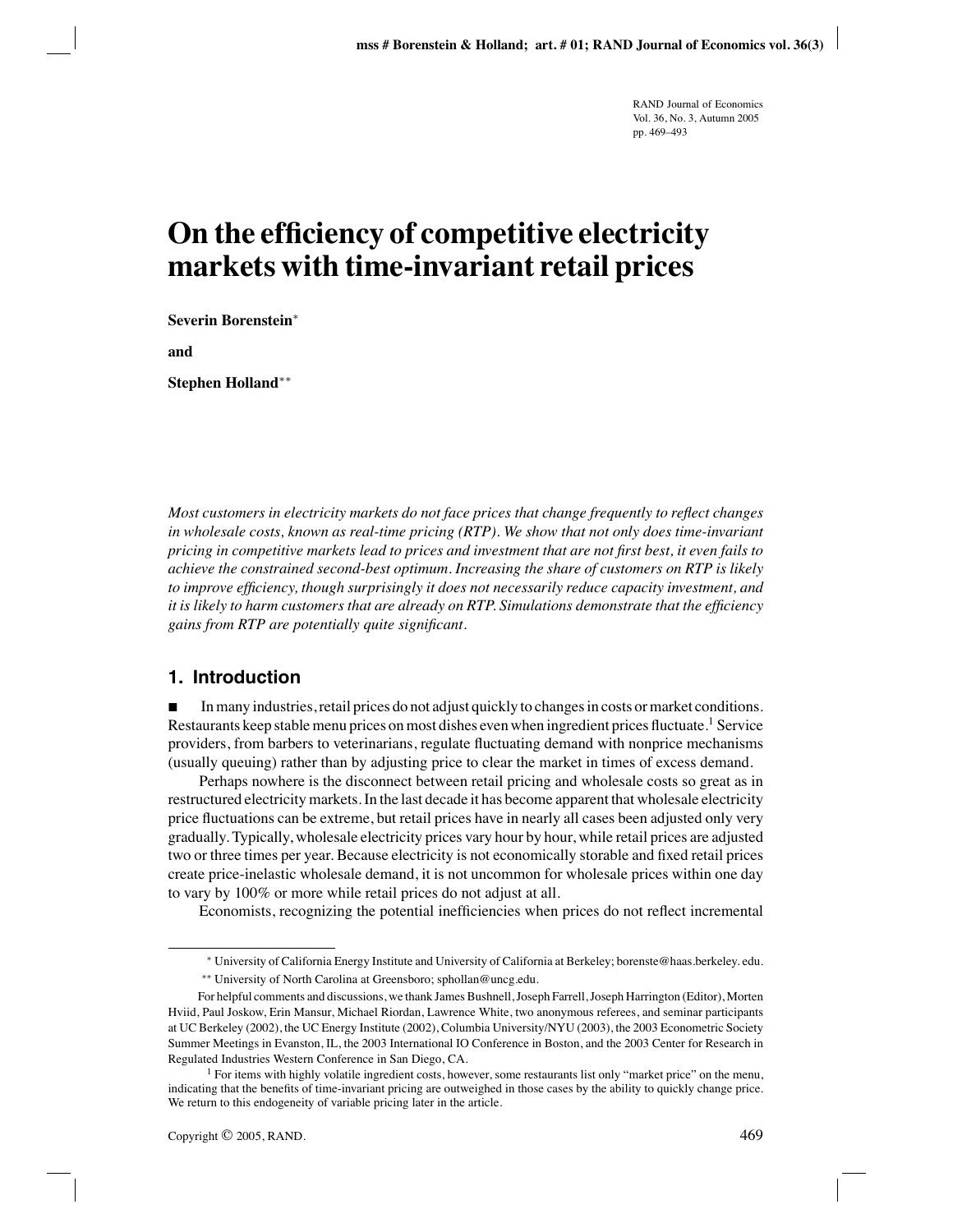#### 470 / THE RAND JOURNAL OF ECONOMICS

production or wholesale acquisition costs, have been among the most vocal proponents of real-time pricing (RTP) of electricity, under which retail prices can change very frequently, usually hourly. With the 2000–01 California electricity crisis, many market participants also expressed support for more responsive retail prices. RTP has been explored in economics in what is commonly referred to as the peak-load pricing literature.<sup>2</sup> That literature, however, has focused almost entirely on time-varying pricing in a regulated market. Much of what is known from that literature carries over immediately to a deregulated market if *all* customers are on RTP, but that situation is unlikely to occur in any electricity system in the near future.

While many deregulated (and some regulated) electricity markets are considering implementing RTP for some customers, nowhere is RTP likely to encompass all, or even most, of the retail demand. In all cases, the outcome is likely to be a hybrid in which some customers see real-time prices and others see time-invariant prices, more commonly called flat-rate service. In this article we examine such a structure under deregulation, where competitive generation markets develop time-varying wholesale prices, but competitive retail sellers still charge some customers flat retail rates. $3,4$ 

Closely tied to time-invariant retail pricing is the issue of investment adequacy.<sup>5</sup> Many participants in the electricity industry have argued, generally without much economic explanation, that deregulated electricity markets will result in inadequate investment in production capacity. While this clearly is not the case with peak-load pricing under regulation—as explained by the earlier literature—and similarly does not result from a model of competitive electricity markets in which all customers are on RTP, we show that capacity investment is not efficient in competitive markets when some customers are on flat retail rates. Not only is the level of investment not the first-best level that results when all customers are on RTP, it is not even the second-best optimal level of capacity investment, given the constraint that some customers cannot be charged real-time prices.

Those who have argued that capacity investment will be suboptimal under deregulation have generally then advocated for capacity subsidies in order to support greater capacity investment. We analyze a number of possible proposals for capacity subsidies and demonstrate that commonly proposed policies cannot overcome the inefficiency caused by suboptimal investment.

We then analyze the impact of expanding the use of RTP. We show that if customers have homogeneous demand patterns, expansion of RTP actually harms customers who are already on RTP, but benefits customers who remain on flat rates. We demonstrate that incremental changes in the use of RTP have impacts on the efficiency of the market that are not captured by those changing to RTP, an externality that implies the incentive to switch to RTP will not in general be optimal. We also show, surprisingly, that increasing use of RTP will not necessarily reduce the equilibrium amount of installed generation capacity. In the following section, we present preliminary estimates of the magnitude of the distortion resulting from flat-rate pricing in electricity. Using realistic parameters for costs and demand, we find that a lower-bound estimate of the inefficiency is probably 5–10% of wholesale energy costs.

We focus in this article on the electricity industry, but the results have implications well beyond electricity. Due to technologies or institutions, retail prices in many markets are smoothed representations of underlying wholesale costs. Our results demonstrate that this sort of pricing

<sup>&</sup>lt;sup>2</sup> See Steiner (1957), Boiteux (1960), Wenders (1976), Panzar (1976), Williamson (1966, 1974), and Bergstrom and MacKie-Mason (1991). For a survey of the literature on peak-load pricing see Crew, Fernando, and Kleindorfer (1995).

<sup>3</sup> Numerous studies have analyzed market power and market design issues in restructured electricity markets, such as Joskow and Kahn (2002) and Borenstein, Bushnell, and Wolak (2002). We analyze the efficiency of competitive markets in the absence of these other potential distortions.

<sup>4</sup> We analyze inefficiencies resulting from prices being fixed over time. Pricing distortions also occur because wholesale prices vary by location, due to transmission constraints, but retail prices frequently do not reflect that variation. Analysis of prices that are fixed across locations is beyond the scope of this article.

<sup>5</sup> Concerns about investment adequacy also stem from regulatory inefficiencies such as price caps, regulatory credibility, and restrictions in siting power plants. These regulatory inefficiencies would not be relevant in deregulated, competitive markets.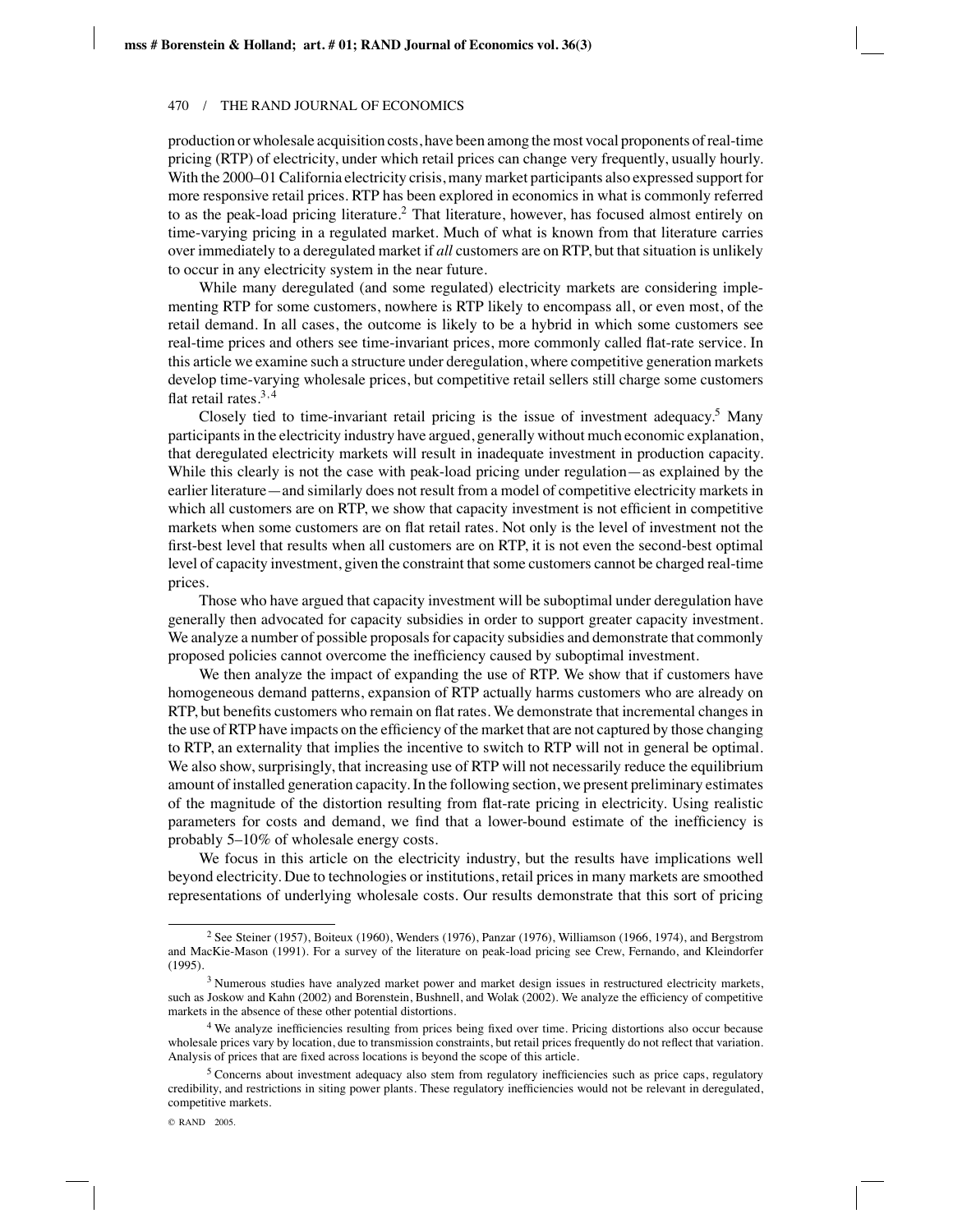has significant implications for capital investment and long-run efficiency, particularly in service industries and other markets with little or no ability to carry inventories.<sup>6</sup>

We begin in Section 2 by presenting a model of competitive wholesale and retail electricity markets in which some share of customers is able to be charged real-time electricity prices. We demonstrate the short-run pricing and long-run investment inefficiency that results from the inability to charge all customers real-time prices. We also show that subsidies or taxes that have been suggested to overcome these inefficiencies cannot generally correct the problem. In Section 3 we examine the welfare effects of changing the proportion of customers on RTP and the customer's incentives to switch to RTP. In Section 4 we describe the basic simulations we have carried out to evaluate the magnitude of these inefficiencies and show that they are likely to be significant compared to the total costs of operating the system. We conclude in Section 5.

## **2. Competition in wholesale and retail electricity markets**

 In deregulated electricity markets, wholesale prices are envisioned to result from competition among generators, and retail prices would result from competition among retail service providers serving the final customers. To understand these competitive interactions, consider the following model of electricity markets.

Since electricity cannot be stored economically, demand must equal supply at all times. Assume there are *T* periods per day with retail demand in period *t* given by  $D_t(p)$ , where  $D_t' < 0$ .<sup>7</sup> A fraction,  $\alpha$ , of the customers pay real-time prices, i.e., retail prices that vary hour to hour. The remaining fraction of customers,  $1 - \alpha$ , pay a flat retail price  $\bar{p}$ . We assume that  $\alpha \in (0, 1]$  is exogenous and that customers on real-time pricing do not differ systematically from those on flat-rate pricing.<sup>8,9</sup> Aggregate (wholesale) demand from the customers is then  $\tilde{D}_t(p, \bar{p}) = \alpha D_t(p) + (1 - \alpha)D_t(\bar{p})$ , which implies that  $\tilde{D}_t$  is decreasing in  $\bar{p}$  and *p*. Note that  $\tilde{D}_t(\bar{p}, \bar{p}) = D_t(\bar{p})$ . For  $p > \bar{p}$ , the flat-rate customers do not decrease consumption in response to the higher real-time price, so  $\bar{D}_t(p, \bar{p}) > D_t(p)$ , and for  $p < \bar{p}$ , the flat-rate customers do not increase consumption in response to the lower real-time price, so  $\tilde{D}_t(p, \bar{p}) < D_t(p)$ . Finally,  $D_t(p, \bar{p})$  is decreasing in  $\alpha$  for  $p > \bar{p}$ , and  $D_t(p, \bar{p})$  is increasing in  $\alpha$  for  $p < \bar{p}$ . That is, increasing alpha increases the elasticity of wholesale demand by rotating  $\tilde{D}_t$  around the point  $(D_t(\bar{p}), \bar{p}).$ 

Figure 1 illustrates the wholesale demand curves if everyone were on RTP,  $D_t$  (solid lines), and if  $1 - \alpha$  share of customers were on flat-rate service,  $\tilde{D}_t$  (dashed lines), where there are only two periods: the high-peak period, *H*, and the low off-peak period, *L*. Note that the less-elastic curves are the aggregate wholesale demand when some customers are on flat-rate service. For prices above  $\bar{p}$ , wholesale quantity demanded is greater than the quantity demanded if everyone were on real-time prices, since the flat-rate customers do not decrease consumption in response to the higher real-time price. Similarly, for prices below  $\bar{p}$ , wholesale quantity demanded is less than the quantity demanded if everyone were on real-time prices, since the flat-rate customers do not increase consumption in response to the lower real-time price.

Generators install capacity and sell electricity in the wholesale market. Assume that each generator is small relative to the market and has access to identical technology. Assume that the

<sup>6</sup> An important attribute of electricity that is not present in most other industries is the potentially extremely high costs of using nonprice methods to accommodate a shortage of the product.

 $^7$  Following the literature on peak-load pricing, we assume that cross-price elasticities between demands in different periods are zero but discuss extending the analysis to nonzero cross-elasticities. Bergstrom and MacKie-Mason (1991) allow nonzero cross-elasticities but assume homothetic preferences across hours.

<sup>&</sup>lt;sup>8</sup> Although some of the results, including Theorems 1a and 1b, hold for  $\alpha = 0$ , we assume  $\alpha > 0$  for expositional ease. We do not consider peak-load pricing with stochastic demand (see Carlton, 1977; Panzar and Sibley, 1978; and Chao, 1983), but we note here that with  $\alpha = 0$ , demand may not be met at all times.

 $9$  Throughout, we assume that customers on RTP are risk neutral with respect to the price of electricity. We discuss hedging of price risk later.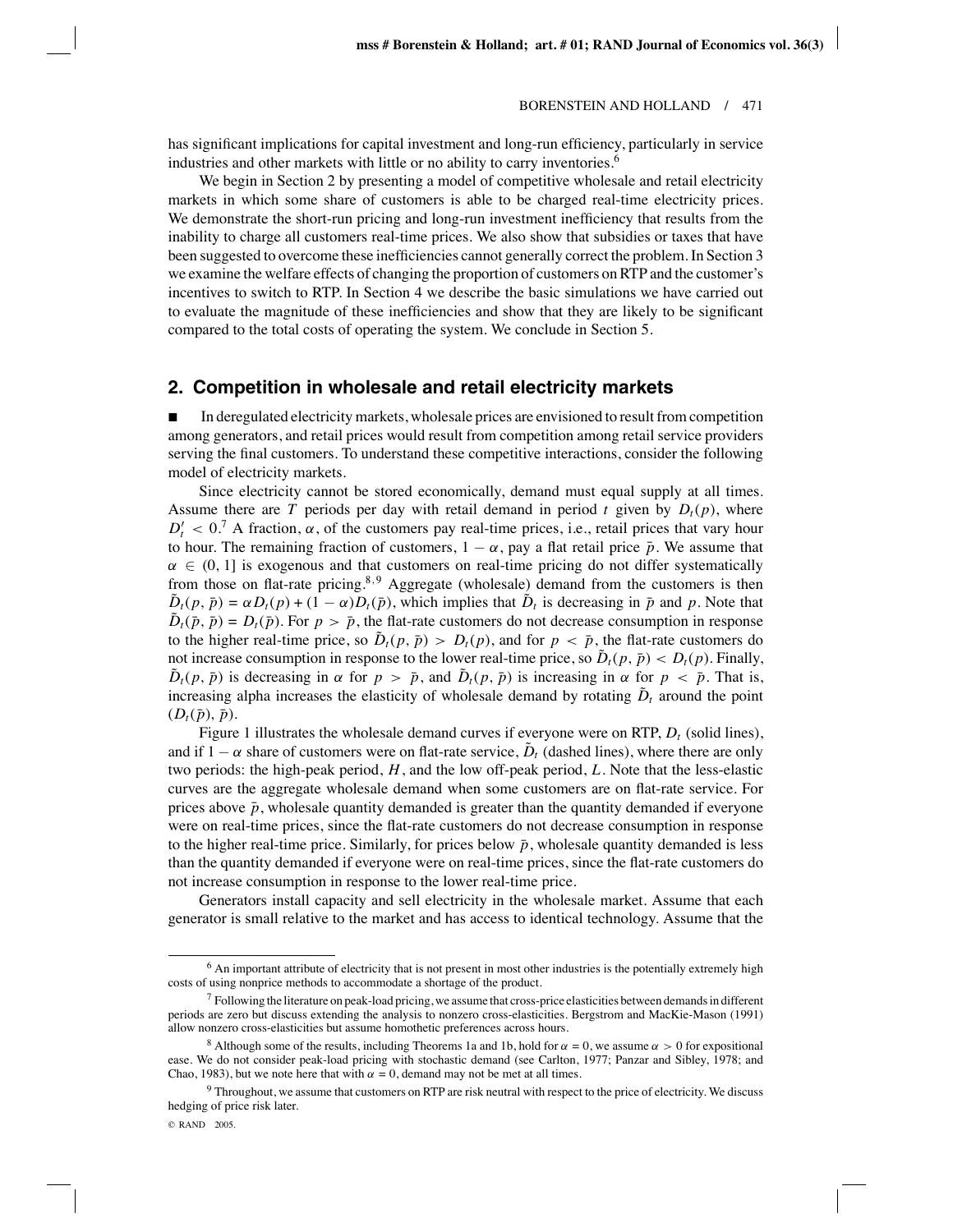## FIGURE 1

WHOLESALE DEMAND CURVES WITH AND WITHOUT SOME CUSTOMERS ON FLAT RATES



marginal costs of each generator are continuous and increasing in output.10 Since marginal costs are increasing and each generator has the identical technology, industry costs are minimized when production from each generator is identical. Let  $C(q, K)$  be the short-run industry variable cost of generating *q* units of electricity given that *K* units of capacity are installed. Assume that the partial derivatives,  $C_q$  and  $C_k$ , are continuous and that

- (i)  $C_q > 0$ , for a given *K*, increasing generation output increases variable costs;
- (ii)  $C_k$  < 0, variable costs of generating a given quantity of electricity is lower with more installed capacity;
- (iii)  $C_{qq} > 0$ , short-run marginal costs are increasing in quantity;
- (iv)  $C_{kk} > 0$ , the reduction in short-run generation costs from installing additional capacity is smaller at higher levels of installed capacity, i.e.,  $-C_k$  is downward sloping in *K*; and
- (v)  $C_{qk} < 0$ , additional investment reduces the marginal cost of generating.

Profit maximization implies that each firm would equate its short-run marginal cost of generation with the wholesale price so that, since all firms are identical,  $w_t = C_q(q, K)$ , where  $w_t$ is the wholesale price in period  $t$ . Thus, the short-run industry supply curve is upward sloping.<sup>11</sup> Figure 2 illustrates demand curves for six different time periods and two short-run industry supply curves for capacities *K* and  $K'$ , where  $K < K'$ . Market-clearing prices for each time period are given by the intersection of the demand curves with the relevant short-run supply curve. In the long run, investment that increases capacity from *K* to *K*<sup> $\prime$ </sup> lowers the marginal cost of generation and lowers the market-clearing price in each period.

In the long run, generators can add or retire capacity. Assume that the cost per unit of capacity is *r* per day. If *qt* megawatts of electricity are generated in period *t*, industry profits for the generators are  $\sum_{t=1}^{T} [w_t q_t - C(q_t, K)] - rK$  per day. Since each firm has identical technology and generates the same amount per unit of capacity, firm profit is simply a fraction of industry profit.

<sup>&</sup>lt;sup>10</sup> We show similar results for reverse-L-shaped marginal cost curves (constant marginal cost up to a capacity constraint) in Borenstein and Holland (2003a). We assume continuity and nonzero derivatives here for ease of exposition.

<sup>&</sup>lt;sup>11</sup> The assumption of identical technologies implies that the industry supply curve, found by inverting  $w_t =$  $C_q(q, K)$ , is proportional to the supply from a single unit, i.e., industry supply can be written  $KS(w)$ , where  $S(w)$  is the unit supply curve.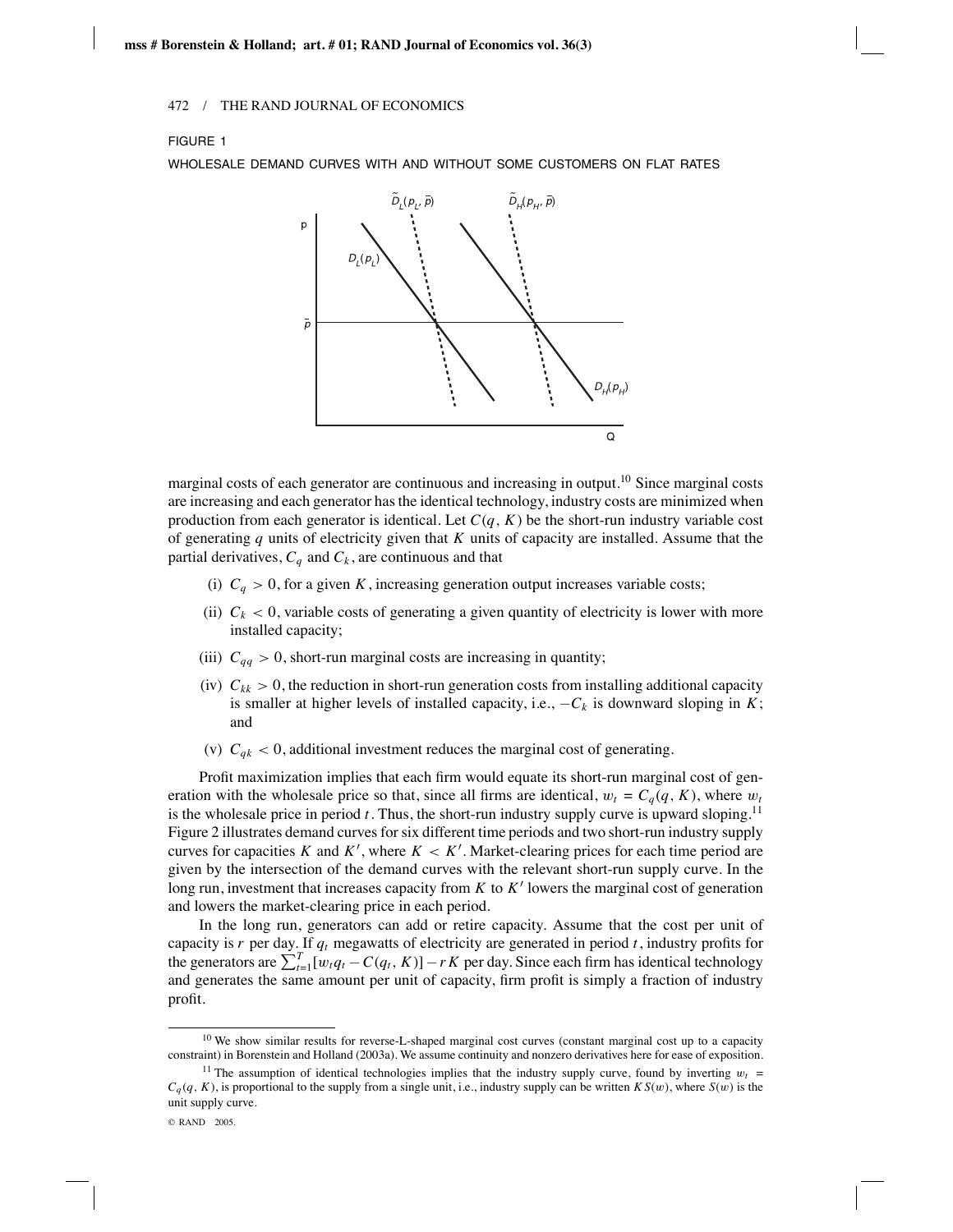



The retail sector purchases electricity from generators in the wholesale market and distributes it to the final customers. Firms in the retail sector are assumed to have no costs other than the wholesale cost of the electricity that they buy for their retail customers.<sup>12</sup> The retail firms choose real-time retail prices,  $p_t$ , and the flat retail rate,  $\bar{p}$ , engaging in Bertrand competition over these prices. Bertrand competition represents accurately the competition among retail electricity providers, because they would be price takers in the wholesale market, would be selling a nearly homogeneous product in the retail market, and would face no real capacity constraints. Profit of the retail sector is given by  $\sum_{t=1}^{T}(\bar{p}-w_t)(1-\alpha)D_t(\bar{p})+(p_t-w_t)\alpha D_t(p_t)$  per day.<sup>13</sup> Since electricity cannot be stored economically, demand greater than capacity in any period would require nonprice rationing. The flat retail price,  $\bar{p}$ , is *feasible* if there exists some  $p_t$  such that  $C_q(\tilde{D}_t(p_t, \bar{p}), K) < \infty$  for all *t*, i.e., if the marginal cost of producing the quantity demanded is finite. In other words,  $\bar{p}$  is feasible if enough customers are on RTP to allow the wholesale market to clear at some finite price.<sup>14</sup>

 $\Box$  **Competitive equilibrium in wholesale and retail markets.** Equilibrium prices in the retail sector are determined by competition among retailers. First, consider the customers on RTP. If a real-time price,  $p_t$ , were greater than the wholesale price, a competing retailer could make profits by undercutting  $p_t$  and attracting more customers. Since charging a price less than  $w_t$  would imply losses, the equilibrium short-run retail real-time price is  $p_{tsR}^e = w_t$  for every *t*. In other words, competition among retailers drives retail prices for RTP customers to be equal to wholesale prices in each period.

Similarly, competition forces the flat retail rate to be set to cover exactly the cost of providing electricity to the flat-rate customers. Since this implies zero profits for the retail sector, the condition  $\sum_{t=1}^{T}(\bar{p}_{SR}^e-w_t)(1-\alpha)D_t(\bar{p}_{SR}^e)=0$  determines the short-run equilibrium flat retail price  $\bar{p}_{SR}^e$ . Note that this zero-profit condition can be written  $\bar{p}_{SR}^e = [\sum_{t=1}^T w_t D_t (\bar{p}_{SR}^e)]/[\sum_{t=1}^T D_t (\bar{p}_{SR}^e)]$ . In other words, the equilibrium flat retail price is a weighted average of the real-time wholesale prices where the weights are the relative quantities demanded by the customers facing a flat retail

 $12$  Extending the analysis to include retailer costs of billing or distribution does not alter the analysis in any significant way.

 $13$  We assume that the system operator can bill each retailer for its customers' real-time consumption. If the customer doesn't have a real-time meter, the operator must use an assumed pattern of demand, known as a load profile. Joskow and Tirole (2004) show that the equilibrium is not substantially affected by load profiling.

<sup>&</sup>lt;sup>14</sup> We have assumed here that retailers charge linear tariffs. Joskow and Tirole (2004) analyze a similar model and show that the equilibrium two-part tariff under load profiling, i.e., without real-time meters, has no fixed charge. © RAND 2005.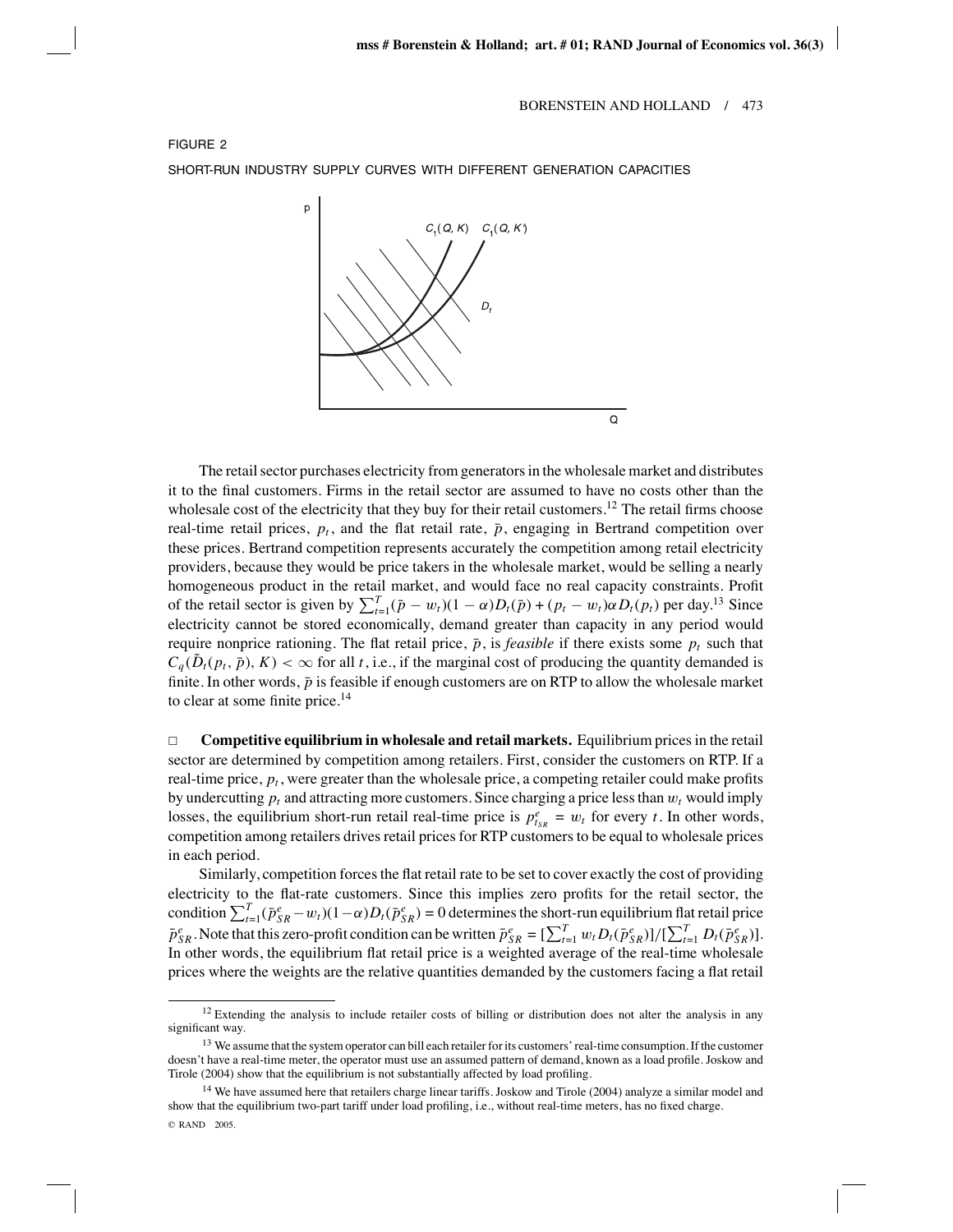price. Thus, competition among retailers drives  $\bar{p}_{SR}^e$  to be equal to the demand-weighted average wholesale price.<sup>15</sup>

In the short run, equilibrium prices in the wholesale market are determined by the intersection of the demand curve and the short-run supply curve in each period. Since generators equate the marginal cost of generation with the wholesale price in every period, supply equals demand when  $w_t = C_q(\tilde{D}_t(p_t, \bar{p}), K)$ .<sup>16</sup> We then have the following.

*Characterization of short-run competitive equilibrium*. For a given capacity, *K*, and a given share of customers on real-time pricing,  $\alpha$ , the short-run competitive equilibrium is characterized by real-time retail prices  $p_t^e = w_t^e$  and flat-rate retail price  $\bar{p}^e = [\sum_{t=1}^T w_t^e D_t(\bar{p}^e)]/[\sum_{t=1}^T D_t(\bar{p}^e)].$ The equilibrium wholesale (real-time) prices are determined by  $w_t^e = C_q(\tilde{D}_t(p_t^e, \bar{p}), K)$  for every *t*.

In the long run, generation capacity will enter (exit) the wholesale market as long as profits are positive (negative). Thus, competitive investment drives long-run profits to zero. Due to symmetry, this can be written as a zero-profit condition on the wholesale sector, i.e.,  $\sum_{t=1}^{T} [w_t q_t - C(q_t, K)]$  $r K = 0$ . Thus, we have the following.

*Characterization of long-run competitive equilibrium.* For a given share of customers on RTP,  $\alpha$ , the long-run competitive-equilibrium wholesale prices are characterized by the conditions characterizing a short-run competitive equilibrium plus the additional condition  $\sum_{t=1}^{T} [w_t^e \tilde{D}_t(p_t^e, \bar{p}) C(\tilde{D}_t(p_t^e, \bar{p}), K)] = rK$ .<sup>17</sup>

 $\Box$  **(In)efficiency of competitive equilibrium.** The First Welfare Theorem ensures efficiency of the competitive equilibrium under certain conditions.18 However, the requirements of the welfare theorems are not met if  $\alpha < 1$ , since there is a missing market. Customers on flat retail prices cannot trade with customers on real-time prices or with producers, because all electricity transactions must occur at the same price for flat-rate customers. This missing market implies that the competitive equilibrium discussed above may not be efficient.

However, if all customers face the real-time prices, i.e.,  $\alpha = 1$ , then the competitive equilibrium is Pareto efficient. Pareto efficiency follows immediately once  $\alpha = 1$  because there is no missing market and all of the conditions of the First Welfare Theorem are satisfied. This implies that there is short-run allocative efficiency and long-run efficiency of capacity investments.

To see this in our particular application, consider first the short-run equilibrium. Since  $\alpha = 1$ ,  $\tilde{D}_t = D_t$  for every *t*. The equilibrium condition  $w_t^e = C_q(D_t(p_t^e), K)$  implies that the marginal cost of production is equal to the wholesale price in every period. Since all customers are on real-time pricing, w*<sup>t</sup>* is equal to the marginal utility of consumption for each customer. Since the marginal cost of generation equals the marginal utility of each customer in each time period, the short-run equilibrium is Pareto efficient.

For the long run, the marginal social value of capacity is given by the decrease in costs resulting from an increment to installed capacity. In period *t*, this decrease in costs is given by  $-C_k(D_t(p_t), K)$ . Since installing capacity decreases costs in all periods, the social optimum would dictate installing additional capacity as long as  $\sum_{t=1}^{T} -C_k(D_t(p_t), K) > r$  and stopping investment when  $\sum_{t=1}^{T} -C_k(D_t(p_t), K) = r^{19}$  Recall that competition will lead to more investment as long as profits are positive, i.e.,  $\sum_{t=1}^{T} [w_t D_t(p_t) - C(D_t(p_t), K)] > rK$ , and investment ceases when  $\sum_{t=1}^{T} [w_t D_t (p_t) - C(D_t (p_t), K)] = rK$ . By differentiating the zero-profit condition

<sup>&</sup>lt;sup>15</sup> Existence of the equilibrium can be shown since (i) retail profits are continuous in  $\bar{p}$ , (ii) retail profits are negative for  $\bar{p} = 0$ , and (iii) retail profits are positive if  $\bar{p}$  is equal to the highest wholesale price that occurs during the time period.

<sup>&</sup>lt;sup>16</sup> This condition can alternately be written  $\tilde{D}_t(p_t, \bar{p}) = K S(w_t)$ .

 $17$  In Borenstein and Holland (2003b) we show that the equilibrium flat rate is always feasible in the short and long run.

<sup>&</sup>lt;sup>18</sup> These conditions include market completeness and the absence of externalities, market power, and asymmetric information.

 $19$  This condition can be derived by solving the social planner's problem for the long run.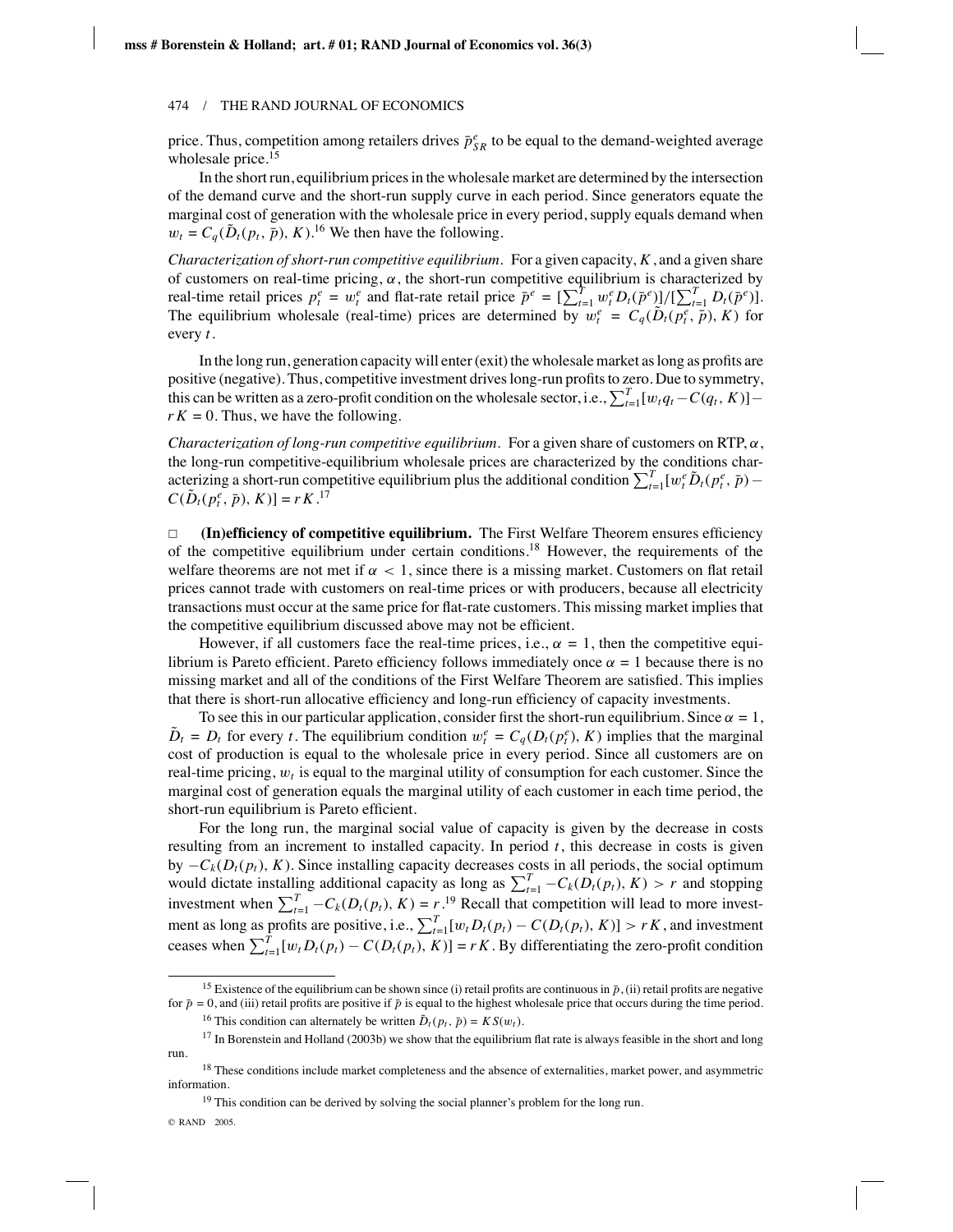with respect to  $K$ , we see that competition leads to additional investment if and only if it is efficient. Thus, private incentives for investment accurately reflect social incentives, and the long-run competitive equilibrium is efficient when all customers are on real-time pricing.

If some customers do not face the real-time prices,  $\alpha < 1$ , the competitive equilibrium is not Pareto efficient, i.e., does not attain the first-best electricity allocation and capacity investment. To see this, consider the short run in which *K* is fixed. Recall that competition among retailers drives retail prices for RTP customers to be equal to wholesale prices in each period and drives  $\bar{p}$  to be equal to the demand-weighted average wholesale price. Equilibrium wholesale prices are determined by supply and demand  $(D_t)$  in every period. This short-run equilibrium is clearly not first best because in almost all hours flat-rate customers are not charged a price equal to the industry marginal cost.

While it is clear that flat-rate retail pricing will not yield the first-best resource allocation, there is still a question of what flat rate minimizes the resulting deadweight loss. In particular, does the competitive-equilibrium flat rate,  $\bar{p}_{SR}^e$ , attain a second best by minimizing the deadweight loss associated with having flat-rate customers? To answer this question, consider the flat retail rate,  $\bar{p}_{SR}^*$ , and real-time prices  $p_{t_{SR}}^*$  that minimize deadweight loss in the short run.  $\bar{p}_{SR}^*$  and  $p_{t_{SR}}^*$ can be found from the optimization

$$
\max_{p_t, \bar{p}} \sum_{t=1}^T [\tilde{U}_t(p_t, \bar{p}) - C(\tilde{D}_t(p_t, \bar{p}), K)] - rK, \tag{1}
$$

where the consumer surplus measure  $\tilde{U}_t$  is defined by  $\tilde{U}_t(p, \bar{p}) \equiv \alpha U_t(D_t(p)) + (1 - \alpha)U_t(D_t(\bar{p}))$ and *Ut* maps quantities into the usual consumer surplus.

We refer to the result of this optimization as the *second-best optimal allocation*. <sup>20</sup> The optimization can be described by two first-order conditions.

For the optimal real-time price in period *t*, the first-order condition is

$$
\alpha \{ U'_t(D_t(p_t)) \cdot D'_t(p_t) - C_q(\tilde{D}_t(p_t, \bar{p}), K) \cdot D'_t(p_t) \} = 0, \tag{2}
$$

which, since  $U_t'(D_t(p_t)) = p_t$ , implies that  $p_t = C_q(\tilde{D}_t(p_t, \bar{p}), K)$ .

For the optimal flat rate, the first-order condition is

$$
\sum_{t=1}^{T} [\bar{p}_{SR}^* - C_q(\tilde{D}_t(p_t, \bar{p}), K)](1-\alpha)D_t'(\bar{p}_{SR}^*) = 0.
$$
 (3)

Substituting  $p_{t_{SR}}^*$  for  $C_q(\tilde{D}_t(p_t, \bar{p}), K)$  for all *t* in (3) yields

$$
\sum_{t=1}^{T} [\bar{p}_{SR}^* - p_{t_{SR}}^*] D_t'(\bar{p}_{SR}^*) = 0,
$$
\n(4)

which implies

$$
\bar{p}_{SR}^* = \Big[\sum_{t=1}^T p_{t_{SR}}^* D_t'(\bar{p}_{SR}^*)\Big] / \Big[\sum_{t=1}^T D_t'(\bar{p}_{SR}^*)\Big].
$$
 (5)

Thus, the flat retail price that minimizes the deadweight loss is a weighted average of the realtime prices where the weights are the relative slopes of the demand curves.<sup>21</sup> Since  $\bar{p}_{SR}^e$  is also a weighted average of the real-time prices but with different weights, we have the following.

<sup>&</sup>lt;sup>20</sup> This optimization is the sum of consumer surplus,  $\sum \tilde{U}$ <sup>20</sup> This optimization is the sum of consumer surplus,  $\sum U_t(p_t, \bar{p}) - \alpha p_t D_t(p_t) - (1 - \alpha)\bar{p}D_t(\bar{p})$ , retail profits,  $\sum \alpha p_t D_t(p_t) + (1 - \alpha)\bar{p}D_t(\bar{p}) - w_t \tilde{D}_t(p_t, \bar{p})$ , and generator profits,  $\sum [w_t \tilde{D}_t(p_t, \bar{p}) - C(\tilde{D}_t(p_t$ that  $w_t$  is simply a transfer and does not affect deadweight loss.

<sup>&</sup>lt;sup>21</sup> For example, if the demands all have the same slope,  $\bar{p}_{SR}^*$  is simply the arithmetic mean of the wholesale prices. © RAND 2005.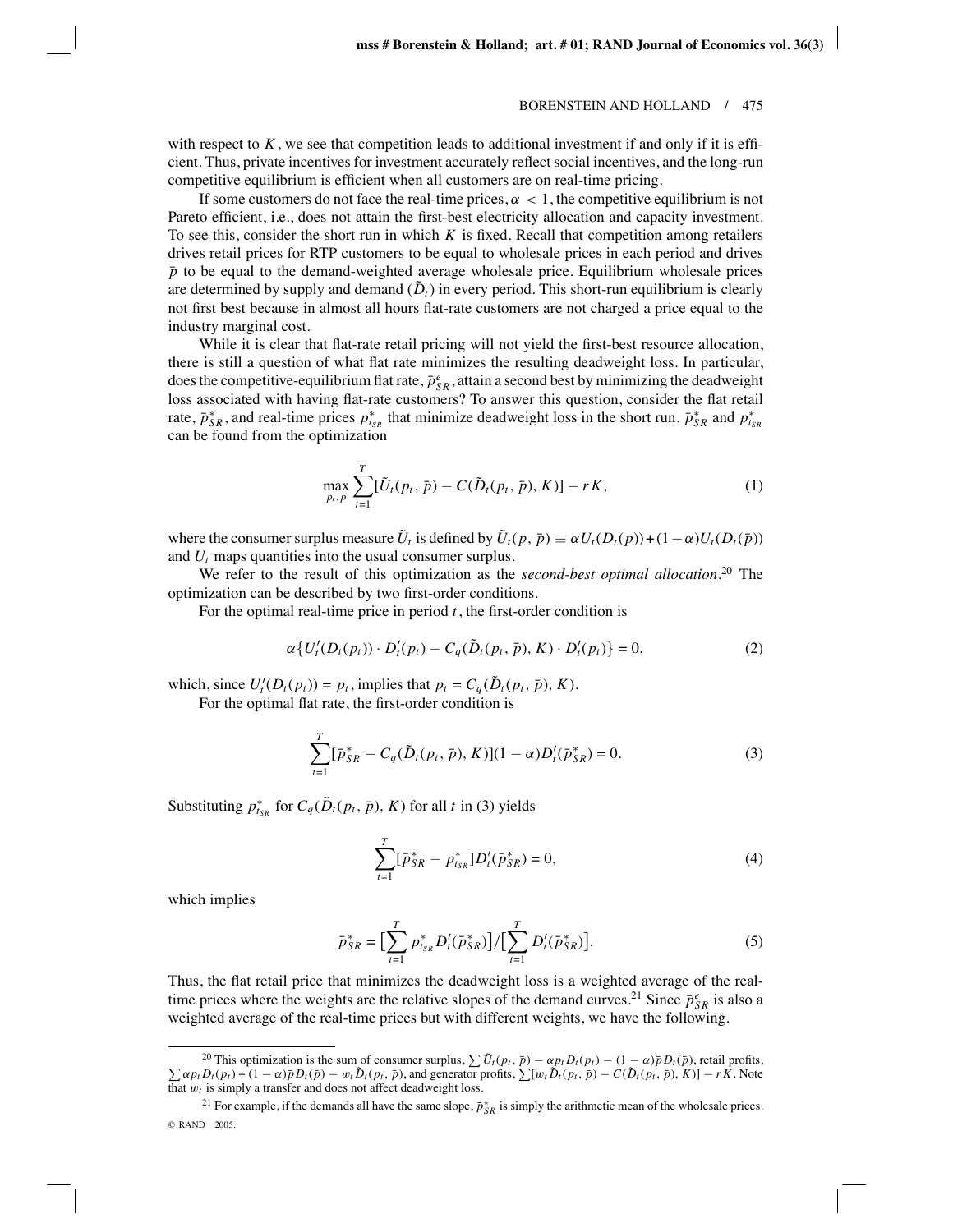*Theorem 1a (nonattainment of the second best in the short run)*. The short-run competitive equilibrium does not in general attain the second-best optimal electricity allocation. Furthermore, the equilibrium flat rate,  $\bar{p}_{SR}^e$ , can be either higher or lower than optimal.

*Proof.* Since both  $\bar{p}_{SR}^e$  and  $\bar{p}_{SR}^*$  are weighted averages of the  $p_t$  but their weights are not necessarily equal, comparison of the two weighted averages implies that  $\bar{p}_{SR}^e$  does not necessarily equal  $\bar{p}_{SR}^*$ . We can construct an example where  $\bar{p}_{SR}^e$  is higher (lower) than optimal by making the  $D_t^i(\bar{p})$ arbitrarily large (small) for all *t* such that  $D_t(\bar{p}) > K S(\bar{p})$  and the  $D'_t(\bar{p})$  arbitrarily small (large) for all *t* such that  $D_t(\bar{p}) < KS(\bar{p})$ . *Q.E.D.* 

To illustrate that the equilibrium flat retail price may be either too high or too low, consider a simple example with two time periods: high-demand peak, *H*, and low-demand off-peak, *L*. Clearly, the competitive-equilibrium flat rate is less than the peak real-time price and greater than the off-peak price. If peak demand were perfectly inelastic, i.e., if  $D'_H = 0$ , and if offpeak demand exhibited some elasticity, then the optimal flat rate would place no weight on the peak period price and all weight on the off-peak price. The competitive-equilibrium flat rate is then higher than optimal, since decreasing the flat rate does not change consumption on peak but reduces the consumption distortion off peak. Conversely, if  $D'_{L} = 0$  and  $D'_{H} < 0$ , then the optimal flat rate places no weight on the off-peak price and the competitive flat rate is too low. Now, increasing the flat rate does not change consumption off peak but reduces the consumption distortion on peak.

Interestingly, if all demands have the same elasticity at  $\bar{p}^e$ , then  $\bar{p}^e = \bar{p}^*$ . To see this, note that if demands in two periods, *i* and *j*, have the same elasticity at  $\bar{p}$ , then

$$
\frac{\bar{p}}{D_i(\bar{p})}D_i'(\bar{p}) = \frac{\bar{p}}{D_j(\bar{p})}D_j'(\bar{p}) \quad \Leftrightarrow \quad \frac{D_i'(\bar{p})}{D_i(\bar{p})} = \frac{D_j'(\bar{p})}{D_j(\bar{p})} \quad \Leftrightarrow \quad \frac{D_i'(\bar{p})}{D_j'(\bar{p})} = \frac{D_i(\bar{p})}{D_j(\bar{p})}. \tag{6}
$$

Thus, a weighted average of wholesale prices using as weights the flat-rate quantities will be the same as a weighted average using as weights the demand slopes at those flat-rate quantities, i.e.,  $\bar{p}^e = \bar{p}^*$ . Furthermore, this shows that if the elasticity at  $\bar{p}$  in period *i* is greater than the elasticity in period *j*, then  $D_i'(\bar{p})/D_j'(\bar{p}) > D_i(\bar{p})/D_j(\bar{p})$ . Therefore, the weighted average, using slopes as weights, puts more relative weight on the more-elastic periods. Thus, if the high-demand periods are relatively more (less) elastic, then the equilibrium flat rate is lower (higher) than optimal.

 $\Box$ **Inefficiency in the long run.** In the long run, supply and demand are equated by the realtime wholesale prices; retail competition forces  $p_t = w_t$  for every *t*; the equilibrium flat retail price,  $\bar{p}_{LR}^e$ , is determined by retail competition; and equilibrium capacity,  $K_{LR}^e$ , is determined by wholesale competition. Because of the flat retail price, the first-best outcome is not achieved in either capacity investment or production.

To determine the second-best optimum in the long run, consider the flat retail rate,  $\bar{p}_{LR}^*$ , realtime prices,  $p_{t_{LR}}^*$ , and capacity,  $K_{LR}^*$ , that minimize deadweight loss. The optimum can be found from the maximization in equation (1), where now optimization is also with respect to capacity. The first-order conditions for  $p_t$  and  $\bar{p}$  are given by (2) and (3), and the first-order condition for *K* is

$$
\sum_{t=1}^{T} -C_k(\tilde{D}_t(p_t, \bar{p}), K) = r.
$$
 (7)

As in the short run, the second-best price,  $\bar{p}_{LR}^*$ , is a weighted average of the real-time prices where the weights are the relative slopes of the demand curves. The optimal real-time prices are determined by  $w_t = C_q(\tilde{D}_t(p_t, \bar{p}), K)$  for every *t*. Note that equation (7) implies that at the second-best optimal capacity, the marginal cost reduction from an additional unit of investment is exactly equal to the daily cost of capital, so that each firm is investing to the point that it is earning zero profits net of capital costs. This implies that, given the second-best flat rate, competition in investment would lead to the second-best optimal capacity investment.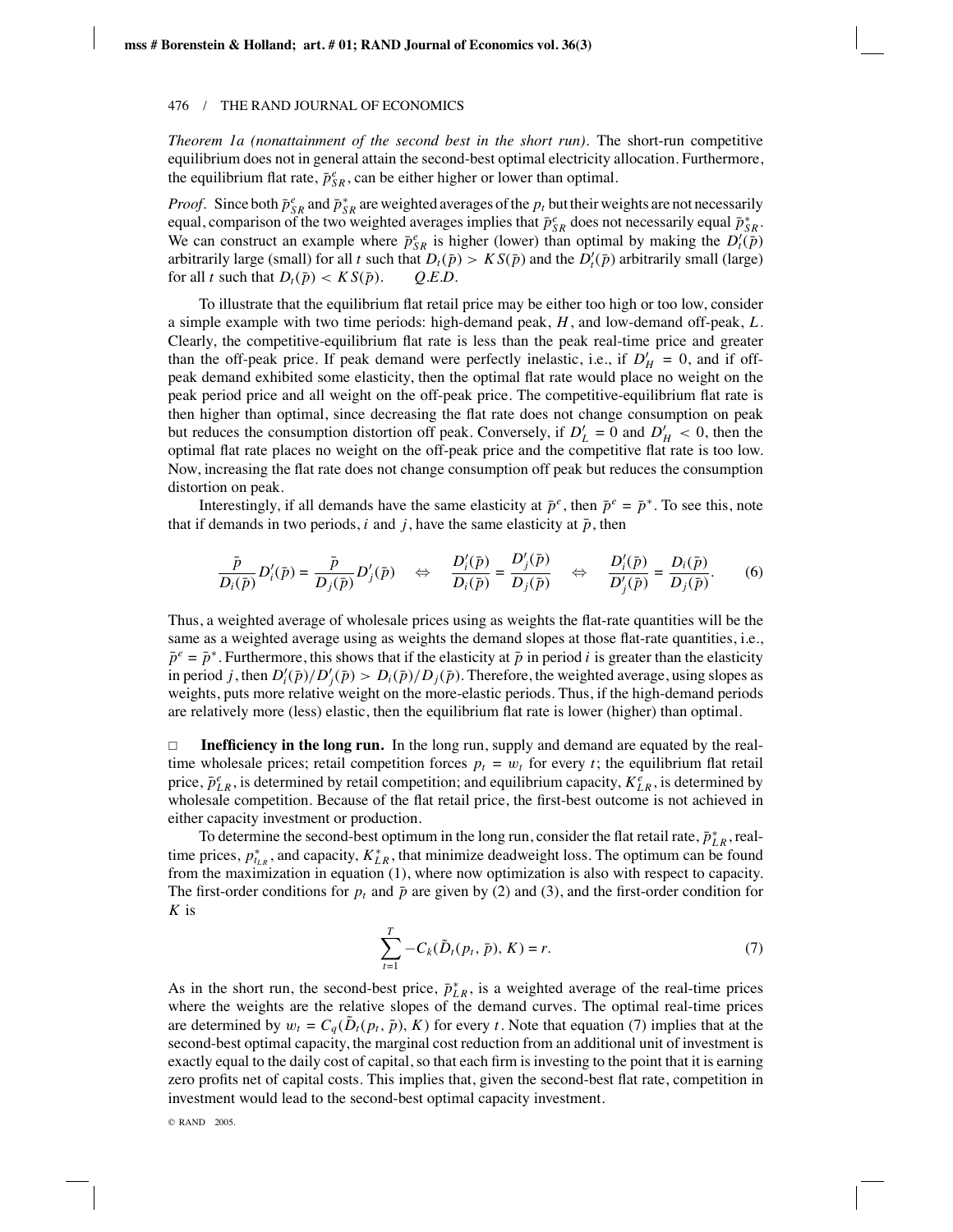As in the short run,  $\bar{p}_{LR}^e$  and  $\bar{p}_{LR}^*$  are different weighted averages of the real-time prices. Therefore,  $\bar{p}_{LR}^e$  is not generally equal to  $\bar{p}_{LR}^*$ , and the equilibrium flat price can be either too high or too low relative to the second best. This implies that the competitive equilibrium may lead to suboptimal installation of capacity as well. Therefore, we have the following.

*Theorem 1b (nonattainment of the second best in the long run)*. The long-run competitive equilibrium does not in general attain the second-best optimal electricity allocation and capacity investment. Furthermore, the equilibrium flat rate,  $\bar{p}_{LR}^e$ , is higher than optimal, if and only if the equilibrium capacity investment,  $K_{LR}^e$ , is smaller than optimal.

*Proof.* To see that  $K_{LR}^e$  can be either larger or smaller than  $K_{LR}^*$ , suppose that the slopes of the demand curves are such that  $\bar{p}_{LR}^* > \bar{p}_{LR}^e$ , i.e., the equilibrium flat price is too low. Further suppose that the market is in long-run equilibrium, and the planner tries to improve efficiency in the short run by increasing the flat retail price to  $\bar{p}_{LR}^*$ . In the short run, this would decrease demand  $\tilde{D}_t$  in every period, so prices and consumption would fall. Since consumption has fallen, this implies that the cost reduction from an additional unit of capacity has decreased, i.e.,  $-C_k$  has decreased since  $C_{qk} < 0$ . But this implies that  $\sum -C_k$  is now less than *r*, so to improve investment efficiency the planner would have to reduce capacity. This implies that the equilibrium long-run capacity was too large relative to the second-best optimal long-run capacity. A symmetric argument shows that  $K_{LR}^* > K_{LR}^e$  if and only if  $\bar{p}_{LR}^* < \bar{p}_{LR}^e$  (see Borenstein and Holland, 2003b). *Q.E.D.* 

Although competition distorts the consumption of the flat-rate customers relative to the second best, competition does not introduce additional distortions into the real-time market or investment for a given flat rate. For a given  $\bar{p}$ , the optimal real-time prices are determined by the first-order conditions from the planner's problem, which imply that  $p_t = C_q(\tilde{D}_t(p_t, \bar{p}), K)$ for every *t*. Note that these optimal prices are exactly the real-time prices that would result from competition, given a  $\bar{p}$ , namely, the prices such that supply equals demand. In addition, the condition  $\sum_{t=1}^{T} -C_k(\tilde{D}_t(p_t, \bar{p}), K) = r$  implies that there are no profits in investment.

Although we have assumed that demand in each period depends only on the price in that period, Theorems 1a and 1b can be extended to incorporate nonzero cross-price elasticities. To see this, first note that the characterization of the competitive equilibrium (namely as a quantityweighted average of the wholesale prices) does not depend on the elasticities (slopes) of the demands, but rather on the quantities demanded at  $\bar{p}^e$ . This characterization would not change fundamentally if we assumed instead that demand in each period depended on the entire vector of (flat) prices. In other words, the equilibrium flat price would still depend only on the quantities demanded and not on own- or cross-price elasticities of demand.

The second-best optimal flat price, derived by maximizing (1), would, however, depend on the own- and cross-price elasticities of demand. The planner would recognize that raising the flat price would affect the quantity demanded in each period not only since the price in that period would be higher, but also because the price in all other periods would be higher. Thus  $\bar{p}^*$  would depend on the own- and cross-elasticities of demand.<sup>22</sup> Since  $\bar{p}^e$  does not depend on the own- or cross-elasticities of demand, the second-best optimum would still not be attained by competition even when cross-price elasticities are nonzero.

Finally, it is useful to distinguish Theorem 1 from the contestable-markets theory of the classic natural monopoly. First, that literature deals with the market failure due to nonexistence of a Walrasian competitive equilibrium. We analyze the market failure that results from flat-rate pricing when customers on flat-rate pricing cannot trade with customers on real-time pricing. Second, contestable equilibria, characterized by average cost pricing, do not attain the first best, but attain the second best where the planner is constrained to choose a price that achieves at least normal profit. If we were to define the profit-constrained second best as the flat price that maximized welfare subject to achieving normal profit, the competitive equilibrium still would not

<sup>&</sup>lt;sup>22</sup> Clearly, the characterization of  $\bar{p}^*$  in (5) would be less intuitive and much more complex with nonzero crosselasticities.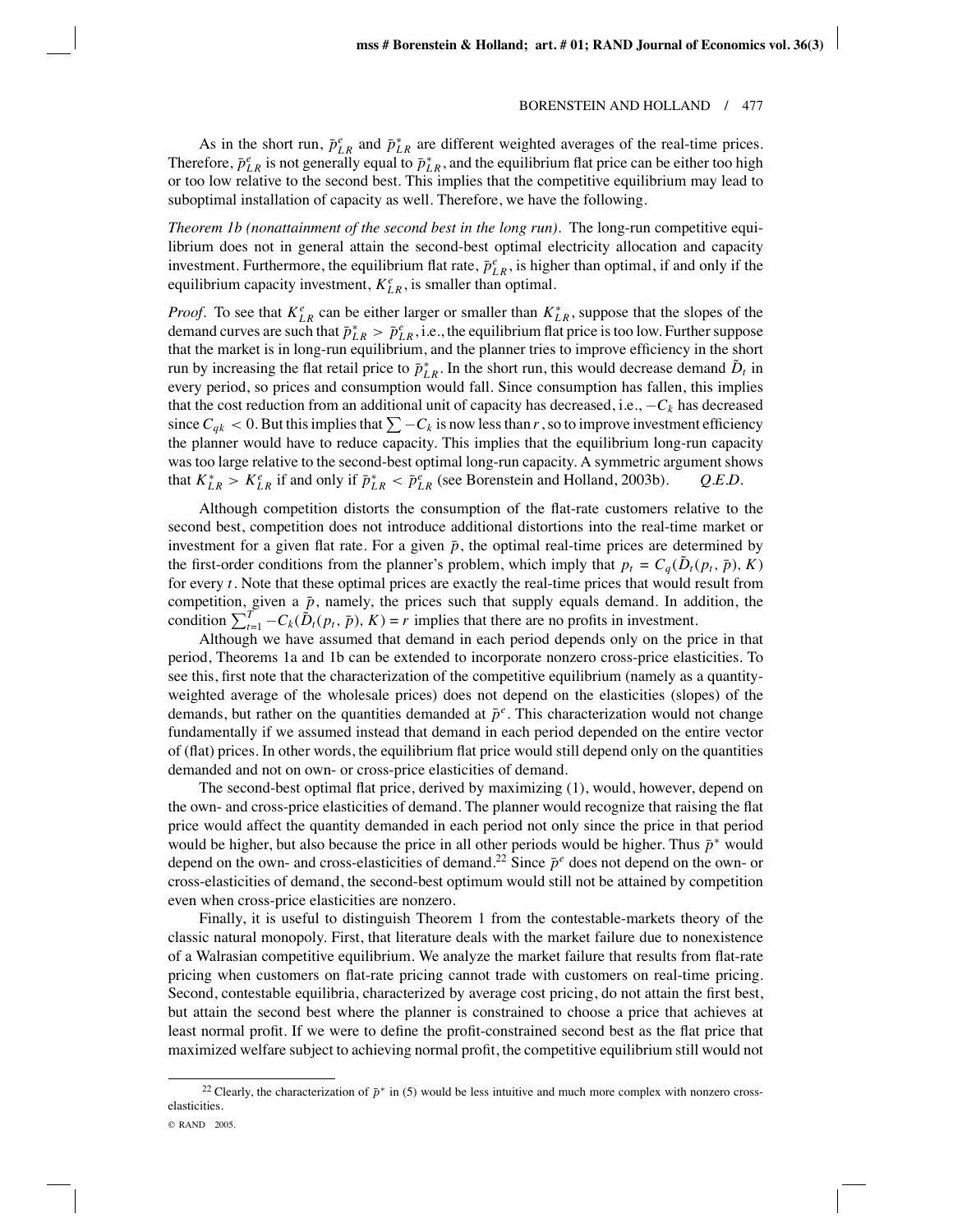generally attain the profit-constrained second best. In particular, if  $\bar{p}^* > \bar{p}^e$ , then  $\bar{p}^*$  yields the retailers more than normal profit and competition still would not achieve the profit-constrained second best. On the other hand, if  $\bar{p}^* < \bar{p}^e$ , then  $\bar{p}^*$  does not yield a normal profit. In this case,  $\bar{p}^e$  would be the profit-constrained second best and would be attained by competition.

 $\Box$  **Subsidies/taxes on capacity or electricity.** In restructured wholesale electricity markets, many parties have suggested that in order to assure sufficient investment in generation, "capacity payments" to producers are necessary. These payments directly subsidize the holding of capacity, generally without a commitment on the producer's part to offer any certain quantity of energy or any certain price.<sup>23</sup> Such payments can be seen as part of a general category of market interventions designed to move the equilibrium outcome closer to the constrained social optimum. In this subsection, we analyze such policies.

Among such interventions, there are three characteristics that are central to the economic analysis of the policy. First, the subsidy/tax can be directed at the retail price of electricity or it can be directed at capacity. Second, the revenues from a subsidy/tax can flow to or from an external source (such as the government's general fund), or the scheme can operate on a balanced-budget basis with all revenues flowing to or from electricity customers. Finally, for any adjustment to retail rates, RTP and flat-rate customers may be treated symmetrically, or the tax/subsidy can apply to only one group.

To see whether these policies can attain the second-best optimum, we characterize a long-run competitive equilibrium with a tax/subsidy on the RTP customers, τ*rtp*; a tax/subsidy on the flatrate customers,  $\tau_{\text{flat}}$ ; and a tax/subsidy on capacity,  $\sigma$ .<sup>24</sup> As above, the equilibrium is characterized by the conditions on equilibrium in the product market and in the wholesale and retail sectors. First, the tax on RTP customers implies a tax wedge between the wholesale prices received by the generators and the price paid by the customers, so  $p_t = w_t + \tau_{rtp}$ . Second, there is a tax wedge between the flat-rate price paid by the customers  $\bar{p}$  and the flat rate received by the retail sector,  $\bar{p} - \tau_{\text{flat}}$ . Thus, the equilibrium flat rate is determined by  $\bar{p} - \tau_{\text{flat}} = \left[\sum_{t=1}^{T} w_t D_t(\bar{p})\right] / \left[\sum_{t=1}^{T} D_t(\bar{p})\right]$ . Third, the capacity tax raises the cost of capital to  $r + \sigma$ . The long-run equilibrium condition on generator profits is then  $\sum_{t=1}^{T} w_t \tilde{D}_t(p_t, \bar{p}) - C(\tilde{D}_t(p_t, \bar{p}), K) = (r + \sigma)K$ . The final condition equates supply and demand in every period:  $w_t = C_q(\tilde{D}_t(p_t, \bar{p}), K)$ .

Given this characterization of the equilibrium, it is straightforward to show that the secondbest optimum will be attained in equilibrium by a policy with a tax/subsidy to the flat-rate customers of  $\tau_{\text{flat}}^* = \bar{p}_{LR}^* - \left[\sum_{t=1}^T p_t^* D_t(\bar{p}_{LR}^*)\right] / \left[\sum_{t=1}^T D_t(\bar{p}_{LR}^*)\right]$  and no taxes or subsidies to the real-time customers or to capacity, i.e.,  $\tau_{rtp} = 0$  and  $\sigma = 0$ . The second term of  $\tau_{flat}^*$  is the quantityweighted average price of buying wholesale power for flat-rate customers when the flat rate is  $\bar{p}_{LR}^*$ . Thus,  $\tau_{flat}^*$  is the tax or subsidy that allows the retailer to break even while charging  $\bar{p}_{LR}^*$ .<sup>25</sup> Therefore, we have the following.

*Theorem 2 (achieving second-best optimality with taxes/subsidies).* With external financing, a policy with a tax/subsidy on the flat-rate customers of

$$
\tau_{\text{flat}}^* = \bar{p}_{LR}^* - \frac{\sum_{t=1}^T p_t^* D_t(\bar{p}_{LR}^*)}{\sum_{t=1}^T D_t(\bar{p}_{LR}^*)}
$$

and no taxes or subsidies on the real-time customers or on capacity, i.e.,  $\tau_{rtp} = 0$  and  $\sigma = 0$ , achieves the second-best optimal allocation and capacity investment. The optimal policy,  $\tau_{\text{flat}}^*$ ,

<sup>&</sup>lt;sup>23</sup> In some markets, capacity payments are contingent on a minimum level of capacity availability.

<sup>&</sup>lt;sup>24</sup> Note that the description of these policy instruments is quite general and that each can be either positive, negative, or zero.

<sup>&</sup>lt;sup>25</sup> The optimal flat-rate tax/subsidy is not, in general, equal to the difference between the second-best optimal flat rate and the equilibrium flat rate,  $\bar{p}_{LR}^e - \bar{p}_{LR}^*$ . The tax/subsidy,  $\tau^*$ , is like a Pigouvian tax/subsidy on an externality, but it does not attain the first best.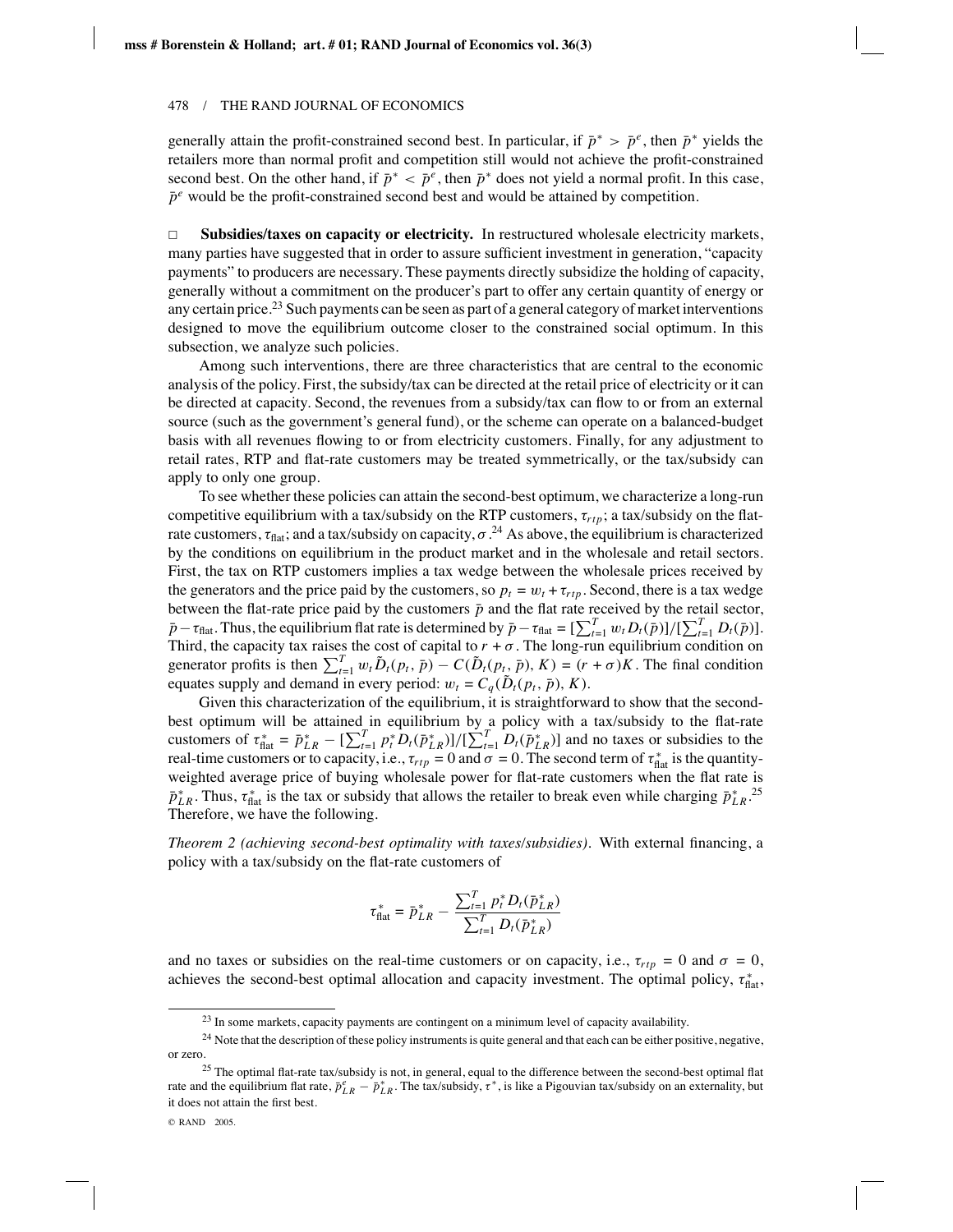may be a tax or a subsidy. Any policy that taxes or subsidizes real-time customers or capacity cannot attain the second-best optimum.

*Proof.* If  $\tau_{\text{flat}} = \tau_{\text{flat}}^*$  and  $\tau_{\text{rip}} = \sigma = 0$ , the retailers break even when charging  $\bar{p}_{LR}^*$  and paying the retail tax. Therefore,  $\bar{p}_{LR}^*$  is the equilibrium flat rate, and equilibrium consumption of the flat-rate customers is at the second-best optimal level. The competitive equilibrium for a given  $\bar{p}$  does not introduce any additional distortions in consumption of the real-time customers or in investment, since real-time prices and investment costs are not distorted and thus the second-best optimum is attained.

Any policy with  $\tau_{rtp} \neq 0$  or  $\sigma \neq 0$  cannot attain the second-best optimum. First, if  $\bar{p}_{LR}^*$  is not the equilibrium flat rate, then the consumption of the flat-rate customers is distorted. Alternately, if  $\bar{p}_{LR}^*$  is the equilibrium flat rate, then the second best is attained when  $\tau_{rtp} = \sigma = 0$ , and any other policy would distort either consumption of real-time customers or investment. *Q.E.D.*

Most of the public policy debates regarding investment in electricity markets have not actually considered taxes or capacity subsidies from outside the industry. Instead, the recommended policy tool has usually been capacity subsidies financed by fees collected from retail electricity providers. In most cases, the collection mechanism suggested has been a time-invariant retail electricity tax that applies to all retail customers. It is a straightforward implication of Theorem 2, discussed in more depth in Borenstein and Holland (2003b), that such policies do not attain the second-best optimum consumption or investment.

## **3. Changing the proportion of customers on real-time pricing**

 While it is clear that, absent metering costs, charging real-time prices to all customers would be Pareto efficient, in reality any changes toward RTP are likely to be incremental, with an increasing share of customers moving to RTP over time. This section examines the effect of changing the proportion of customers on RTP. Following the assumptions of the previous sections, we first examine effects when all customers have the same demand patterns and  $\alpha$  is set exogenously. Even in this relatively uncomplicated case, we reach some surprising conclusions. In the final subsection, we examine the outcomes when customers choose whether or not to switch to RTP in a market context, recognizing both the costs of metering and the fact that customers are heterogeneous.

 $\Box$  **The effect on prices of increasing RTP customers.** Increasing the proportion of customers on RTP increases the elasticity of demand by rotating  $\tilde{D}_t$  around  $\bar{p}$ . This has two effects on wholesale prices. For periods in which the wholesale price is above the flat rate, increasing  $\alpha$ decreases quantity demanded, since more customers face the higher real-time price. This decrease in demand drives down the wholesale price in these periods. Conversely, for periods in which the wholesale price is below the flat rate, quantity demanded *increases* with  $\alpha$ , since more customers face the lower real-time price. This drives up the wholesale prices in these periods. Thus, some wholesale prices increase and some decrease when more customers are put on real-time pricing.

The effect on the flat retail rate in the long run, however, is not ambiguous.

*Theorem 3 (effect of increasing RTP customers on flat retail rate)*. In the long run, an increase in the proportion of customers on RTP reduces  $\bar{p}_{LR}^e$ .

## *Proof*. See the Appendix.

The key to this result is recognizing that retailers break even on the flat-rate customers by covering losses when the retail margin is negative (peak periods) with gains when the margin is positive (off-peak periods). Since flat-rate customers demand more in peak periods, the retailer cares more about price changes in the peak periods. Because increasing  $\alpha$  will rotate the wholesale demand, increasing the proportion of customers on RTP decreases the peak wholesale prices and increases off-peak wholesale prices. This can be beneficial for the retailers if the peak prices decrease sufficiently relative to the increases in the off-peak prices. However, these price changes © RAND 2005.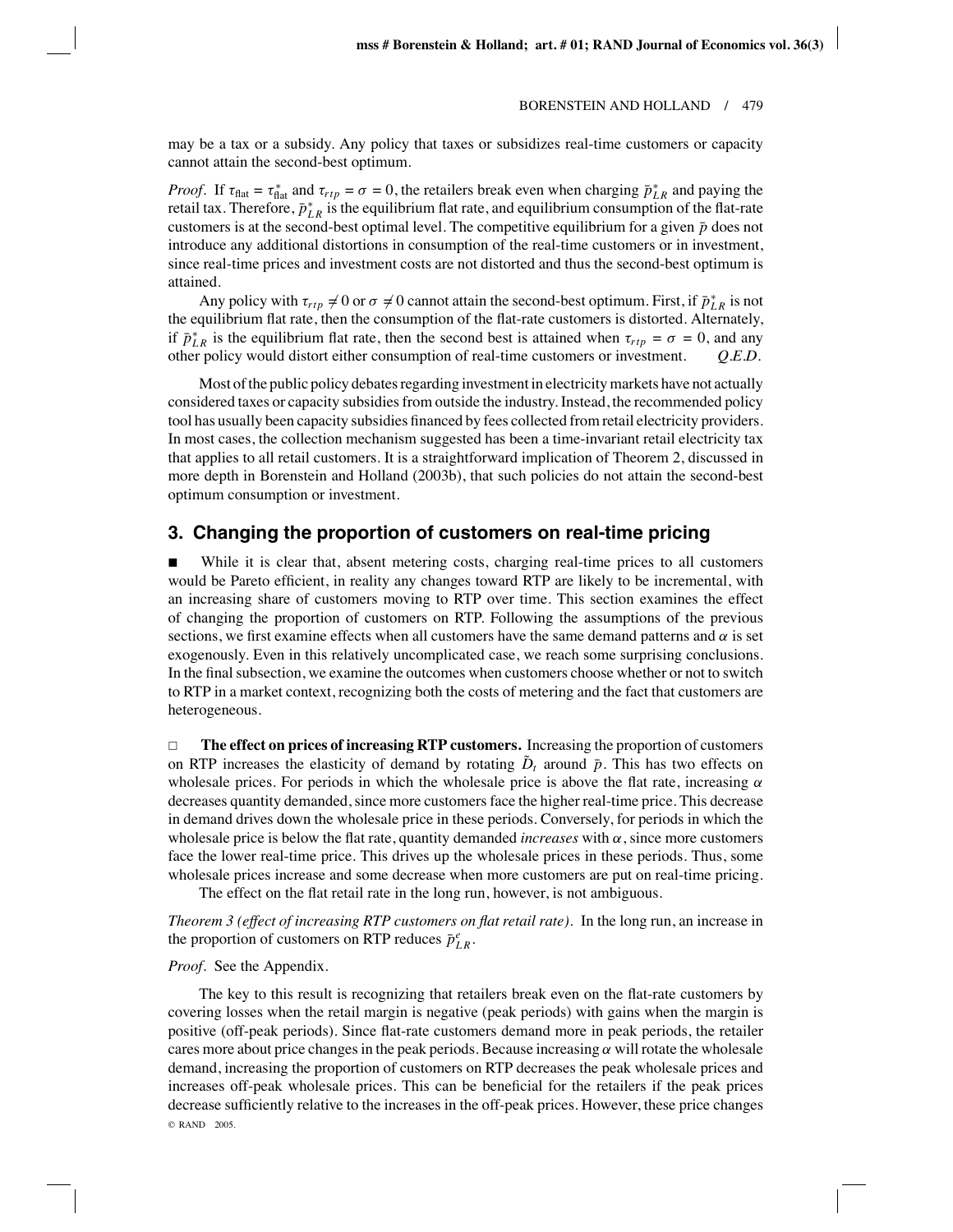also affect wholesale profits and investment. In the Appendix we show that holding  $\bar{p}$  constant, the decreased retail losses in the peak periods are greater than the decreased retail gains in offpeak periods if capacity adjusts such that wholesale profits are unchanged. Thus, if customers were moved to RTP and  $\bar{p}$  did not decline, retailers would be earning positive profits on flat-rate customers. Competition in the retail market would then force down retail prices.

 $\Box$  **The effect on capacity of increasing RTP customers.** Under regulation, investment in the electricity industry was determined primarily by projections of annual peak loads. Additional generation was deemed necessary if reserve margins during peak hours were insufficient. Since putting additional customers on RTP would reduce peak loads, this could reduce the need for investment.26

In competitive markets, investment in generation capacity is driven by profit opportunities rather than by a planning process. Since putting more customers on RTP leads to decreased realtime prices in peak periods, this effect implies decreased wholesale profits in peak periods and reduced incentives for investment. However, in periods when the marginal cost is below the flat rate, increasing  $\alpha$  would lead to increased demand. If the industry marginal cost has positive slope, this would increase prices and profits in these periods. New investment occurs if the additional wholesale profit off-peak is greater than the decline in profit during the peak periods.

To see this in our model, recall that equilibrium wholesale profits in the short-run are given by  $\pi_{SR}^w = \sum_t p_t \tilde{D}(p_t, \bar{p}) - C(\tilde{D}(p_t, \bar{p}), K)$ . Since  $p_t = C_q$  in equilibrium, it follows that

$$
\frac{\partial \pi_{SR}^w}{\partial \alpha} = \sum_t p_t \frac{\partial \tilde{D}(p_t, \bar{p})}{\partial \alpha} - C_q \frac{\partial \tilde{D}(p_t, \bar{p})}{\partial \alpha} = \sum_t (p_t - C_q) \frac{\partial \tilde{D}(p_t, \bar{p})}{\partial \alpha} = 0.
$$

By similar reasoning,  $\partial \pi_{SR}^w / \partial \bar{p} = 0$  and  $\partial \pi_{SR}^w / \partial p_t = \tilde{D}_t$ , so

$$
\frac{d\pi_{SR}^w}{d\alpha} = \frac{\partial \pi_{SR}^w}{\partial \alpha} + \frac{\partial \pi_{SR}^w}{\partial \bar{p}} \frac{d\bar{p}}{d\alpha} + \sum_{t} \frac{\partial \pi_{SR}^w}{\partial p_t} \frac{dp_t}{d\alpha} = \sum_{t} \tilde{D}_t(p_t, \bar{p}) \frac{dp_t}{d\alpha}.
$$
(8)

Since (8) is a weighted average of the  $\frac{dp_t}{d\alpha}$ , which may be positive or negative, the short-run wholesale profits may increase or decrease. This implies that investment may increase or decrease.

*Theorem 4 (indeterminant effect of increasing RTP customers on capacity)*. An increase in the proportion of customers on RTP can increase or decrease long-run equilibrium capacity  $K_{LR}^e$ .

*Proof*. See the Appendix.

The proof of Theorem 4 highlights the importance of the convexity of the marginal costs across the relevant range. If the marginal cost curve is relatively flat at off-peak demand levels, then putting additional customers on RTP will not increase the off-peak prices very much. If the marginal cost curve is relatively steep at peak demand levels, then increasing  $\alpha$  will cause relatively large decreases in the peak prices. These relatively large price decreases on peak imply that wholesale profits decrease in the short run and equilibrium capacity decreases when  $\alpha$  increases. In the simulations we have run with realistic parameters, presented in Section 4, increases in  $\alpha$ cause capacity to decline in the long run in all cases.

Conversely, if the marginal cost curve is relatively steep at off-peak demand levels and relatively flat at peak demand levels, e.g., if  $C_q$  were concave, then the off-peak price increase would be greater than the peak price decrease, and wholesale profits and capacity would increase. Since this is the surprising case, we present in the Appendix a simple example where putting

<sup>&</sup>lt;sup>26</sup> Bergstrom and MacKie-Mason (1991) argue against the conventional wisdom by showing that peak-load pricing could increase investment under regulation. We analyze competitive markets and do not assume homothetic preferences. In a related model of airline competition, Dana (1999) shows that stochastic peak-load pricing can lead to lower capacity costs.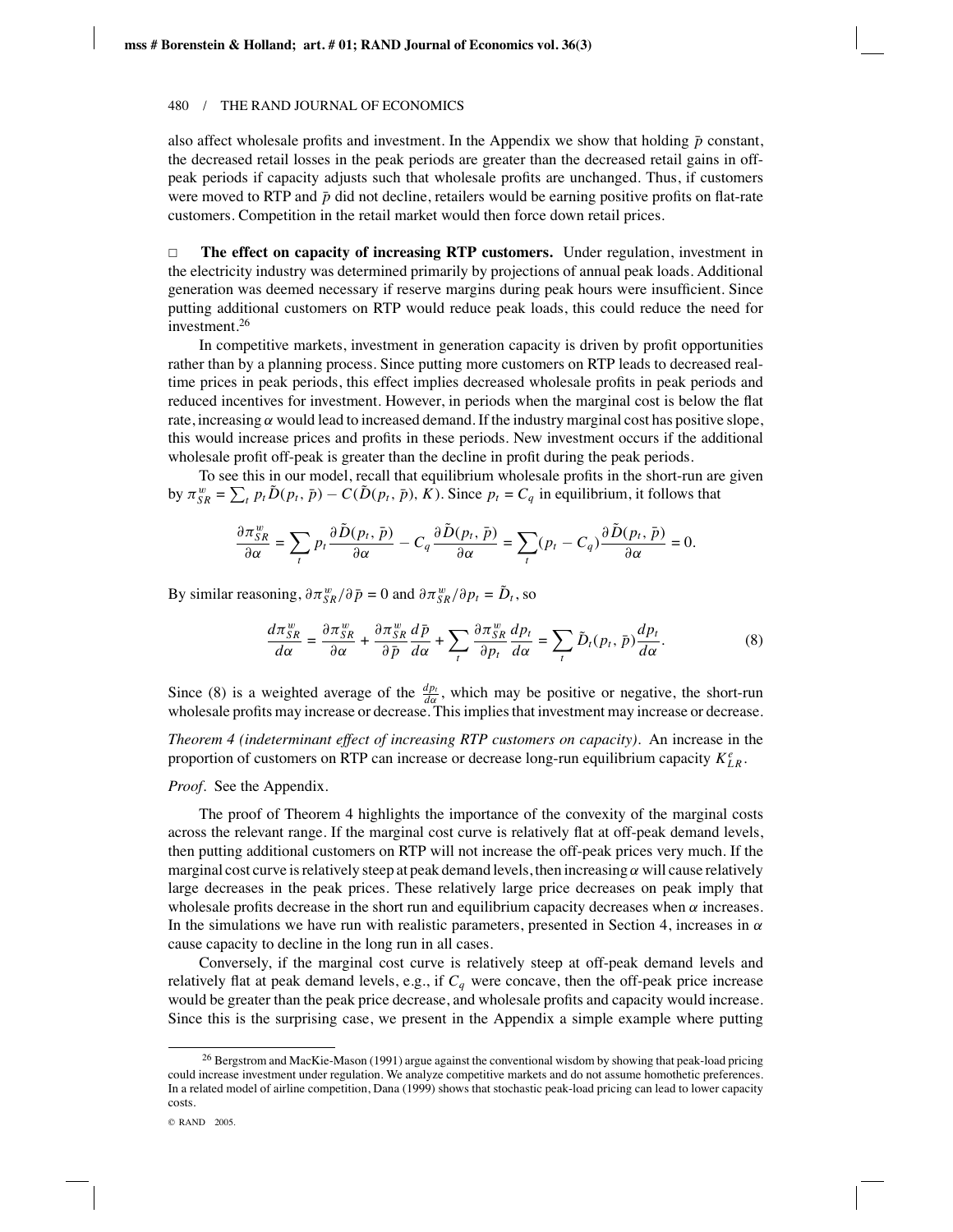more customers on RTP leads to increased investment. Note that in this example, the marginal cost curve is not concave.

 $\Box$  **The effect on efficiency of increasing RTP customers.** As shown above, if all customers are on RTP, allocation and investment are efficient. When some customers are not on RTP, electricity is allocated inefficiently between the flat-rate and RTP markets. The question remains about the welfare effects of a marginal increase in the proportion of customers on RTP when  $\alpha < 1$ . This question is more subtle than it may appear at first glance: Since the competitive equilibrium is not efficient, we cannot rely on comparative statics results from a constrained optimization problem.

To analyze the long-run welfare effects of increasing the proportion of customers on RTP, we analyze the surplus accruing to different groups: the generators, the retail service providers, the customers on RTP, the customers on flat-rate pricing, and the customers who switch from flat rates to RTP. First, the generators and retail service providers receive no surplus in the long run, so their surplus is unaffected by increasing  $\alpha$ . Second, Theorem 3 shows that  $\bar{p}_{LR}^e$  decreases in  $\alpha$ . Therefore, the customers on flat-rate pricing consume more at a lower price. Thus, the flat-rate customers are better off with an increase in  $\alpha$ .

Third, the customer who switches from the flat rate to RTP receives higher surplus. This can be shown by a revealed-preferences argument. Since  $\sum_{t=1}^{T} p_t D_t(\bar{p}) = \sum_{t=1}^{T} \bar{p} D_t(\bar{p})$ , the switcher could consume exactly the same electricity quantities that the flat-rate customers choose at the exact same total bill. Since the switcher chooses to consume different quantities, it must be better off.27

Finally, the surplus to the customers who are already on RTP decreases in  $\alpha$ . To see this, first note that the envelope theorem implies that the change in consumer surplus to an RTP customer in period *t* is given by  $-\frac{dp_t}{d\alpha}D_t(p_t)$ . Thus, the change in surplus to RTP customers is

$$
\alpha \frac{\mathrm{d}CS_{RTP}}{\mathrm{d}\alpha} = \sum_{t=1}^{T} -\frac{dp_t}{d\alpha} \alpha D_t(p_t) = \sum_{t=1}^{T} \frac{dp_t}{d\alpha} (1 - \alpha) D_t(\bar{p}),\tag{9}
$$

where the second equality follows from (8), recognizing  $\frac{d\pi^w}{d\alpha} = 0$  in the long run (because  $\pi^w = 0$ in the long run) and recalling that  $\tilde{D}(p_t, \bar{p}) = \alpha D(p_t) + (1 - \alpha)D(\bar{p})$ .

We can show that (9) is negative by differentiating the zero-profit retail condition:  $\pi^r$  =  $(1 - \alpha) \sum_{t=1}^{T} (\bar{p} - p_t) D(\bar{p}) = 0$ . Differentiation implies that

$$
0 = \frac{\partial \pi^r}{\partial \bar{p}} \frac{d\bar{p}}{d\alpha} + \sum_{t=1}^T \frac{\partial \pi^r}{\partial p_t} \frac{dp_t}{d\alpha} = \frac{\partial \pi^r}{\partial \bar{p}} \frac{d\bar{p}}{d\alpha} - \sum_{t=1}^T \frac{dp_t}{d\alpha} (1 - \alpha) D_t(\bar{p}).
$$
 (10)

Since the competitive-equilibrium  $\bar{p}$  results from Bertrand competition over the flat rates, the derivative  $\partial \pi^r / \partial \bar{p}$  must be greater than or equal to zero. Since  $d\bar{p}/d\alpha < 0$  by Theorem 3,  $\sum_{t=1}^{T} (dp_t/d\alpha)(1-\alpha)D_t(\bar{p})$  must be less than zero. Combining this with (9) shows that the consumer surplus to the incumbent RTP customers is decreasing in  $\alpha$ .

A bit of intuition for this result comes from thinking about a single small customer who is the only customer on RTP. That RTP customer is better off than a customer on a flat rate because it can reoptimize against the volatile real-time prices (the revealed-preferences argument above). As more customers move to RTP, that real-time price volatility is muted, reducing the benefits from responding to the volatility. On the other hand, as more customers move to RTP, the weighted average wholesale price is lower, benefiting all customers. Our result shows that the first effect outweighs the second for the existing RTP customers, making them worse off.

We have shown the long-run impact of increasing  $\alpha$  on the four affected groups: incumbent RTP customers, "switchers," remaining flat-rate customers, and sellers. Since each group, except

 $^{27}$  Samuelson (1972) uses a similar revealed-preferences argument to argue that consumers always benefit from price stabilization that leaves producers equally well off.

<sup>©</sup> RAND 2005.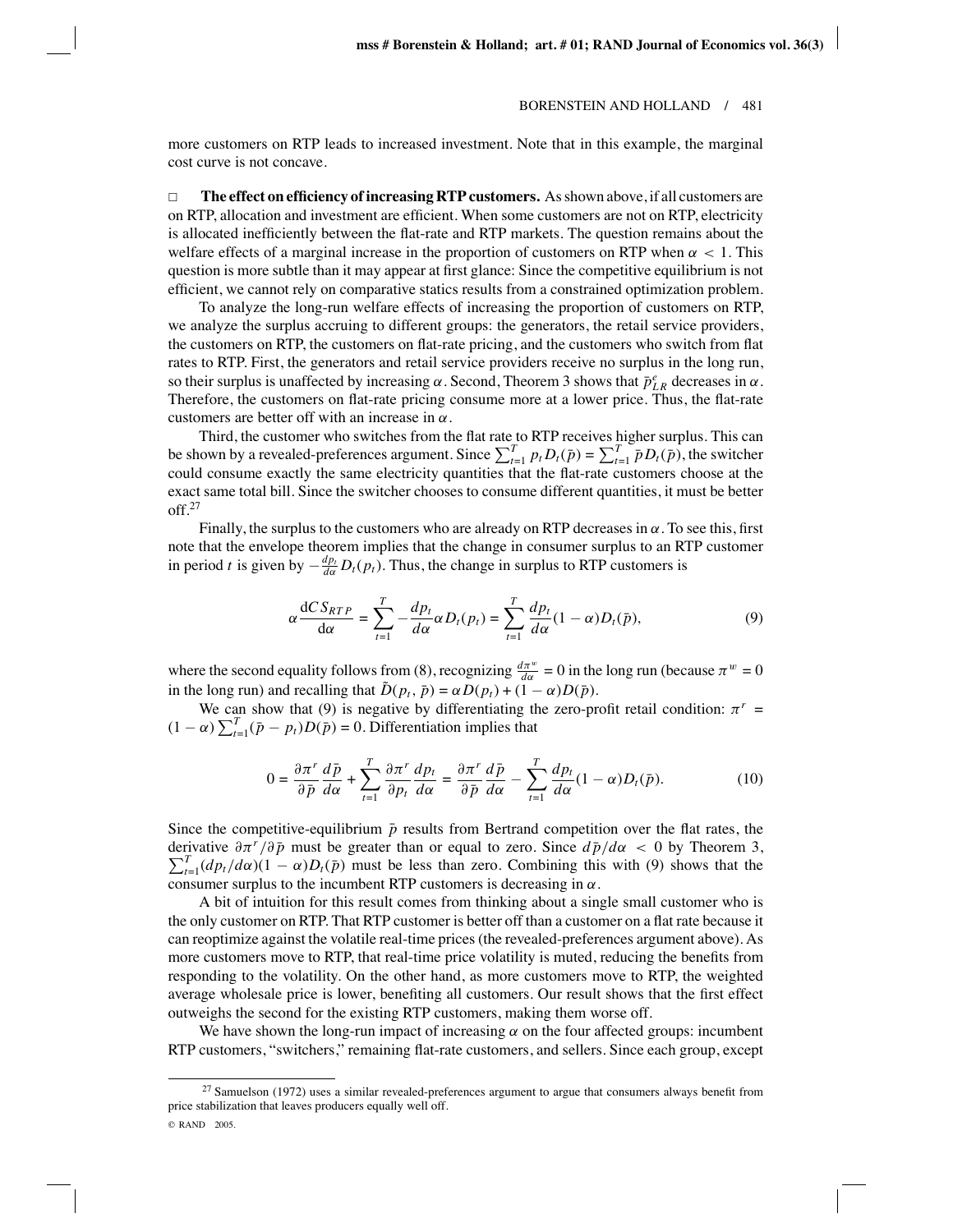the incumbent RTP customers, is no worse off, the overall welfare impact depends on the ability of these groups to compensate the potential losses of the incumbent RTP customers.

Define *W* from (1) as the welfare attained in competitive equilibrium. The change in welfare from increasing customers on RTP is then given by

$$
\frac{\mathrm{d}W(K,\,p_t,\,\bar{p},\,\alpha)}{\mathrm{d}\alpha} = \frac{\partial W}{\partial K}\frac{dK}{d\alpha} + \sum_{t=1}^T \frac{\partial W}{\partial p_t}\frac{dp_t}{d\alpha} + \frac{\partial W}{\partial \bar{p}}\frac{d\bar{p}}{d\alpha} + \frac{\partial W}{\partial \alpha}.\tag{11}
$$

We have shown that in the competitive equilibrium,  $\partial W/\partial K = 0$ , i.e., capacity is set efficiently given the equilibrium prices. Likewise,  $\partial W/\partial p_t = 0$  for all *t*, since we have explained earlier that real-time prices are set efficiently given the equilibrium  $\bar{p}$ . Thus (11) reduces to  $dW/d\alpha =$  $(\partial W/\partial \bar{p})(d\bar{p}/d\alpha) + (\partial W/\partial \alpha).$ 

The last term,  $\partial W/\partial \alpha$ , is the direct welfare gain from customers switching from flat-rate to RTP and can be written as

$$
\frac{\partial W}{\partial \alpha} = \sum_{t=1}^{T} [U_t(D(p_t)) - p_t D_t(p_t)] - [U_t(D(\bar{p})) - p_t D_t(\bar{p})], \tag{12}
$$

which is positive by the revealed-preferences argument made above. Theorem 3 shows that  $d\bar{p}/d\alpha$  < 0, and in Section 2 we showed that  $\partial W/\partial \bar{p}$  can be positive or negative depending on whether  $\bar{p}^e$  is greater or less than  $\bar{p}^*$ .<sup>28</sup> Thus if decreasing  $\bar{p}$  improves welfare, then increasing  $\alpha$  improves efficiency. However, if decreasing  $\bar{p}$  decreases efficiency, then the welfare effects depend on whether or not the gains to the switchers are greater than the losses from decreasing  $\bar{p}$ . To summarize, we have the following.

*Theorem 5 (welfare effects of increasing RTP customers)*. In the long run, an increase in the proportion of customers on RTP (i) increases consumer surplus of customers remaining on flatrate service, (ii) increases consumer surplus of customers switching from flat rate to RTP, (iii) decreases consumer surplus of incumbent RTP customers, and (iv) has no effect on generator or retailer profits. Total welfare increases with an increase in the proportion of customers on RTP if  $\bar{p}^e > \bar{p}^*$ , but welfare may increase or decrease if  $\bar{p}^e < \bar{p}^*$ , the case in which lowering the equilibrium flat rate reduces efficiency. Welfare always increases (and is maximized) by putting all customers on RTP.

*Proof.* Parts (i)–(iv) are proved in the text. Since  $dW/d\alpha = (\partial W/\partial \bar{p})(d\bar{p}/d\alpha) + (\partial W/\partial \alpha)$  and  $\frac{\partial W}{\partial \alpha} > 0$ , if  $\bar{p}^e > \bar{p}^*$ , so that  $\frac{\partial W}{\partial \bar{p}} < 0$ , then  $\left(\frac{\partial W}{\partial \bar{p}}\right)\left(\frac{d\bar{p}}{d\alpha}\right) > 0$  and increasing  $\alpha$ increases total welfare. If  $\bar{p}^e < \bar{p}^*$ , then  $(\partial W/\partial \bar{p})(d\bar{p}/d\alpha) < 0$ . Since  $\partial W \partial \alpha > 0$ , the net impact on welfare in this case is ambiguous. In the Appendix we demonstrate how an example in which increasing  $\alpha$  lowers welfare can be constructed.  $Q.E.D.$ 

We know, however, from Section 2 that increasing  $\alpha$  to one from any lower value increases welfare. Moreover, we know that the welfare attained in competitive equilibrium is continuous in  $\alpha$  even at  $\alpha = 1$ . So, the example in the Appendix demonstrates that the increase in welfare need not always be monotonic as it moves to the maximum welfare at  $\alpha = 1.^{29}$ 

 $\Box$ **RTP adoption in competitive markets.** Thus far, we have assumed that  $\alpha$  is set exogenously, ignoring the incentives customers would have to adopt RTP if such programs were voluntary. In a voluntary system, each customer would balance the potential gains from RTP against the metering costs. We now consider the incentives of customers to adopt RTP under competition.

<sup>28</sup> This assumes that the profit function is single peaked.

<sup>&</sup>lt;sup>29</sup> Simulations with linear demands (in which  $\frac{\partial W}{\partial \rho}$  ≫ 0) and simulations presented in Borenstein (2005b) that use actual California system load profiles and assume constant elasticity demand with higher elasticities during peak periods showed no cases in which welfare declined with an increase in  $\alpha$ .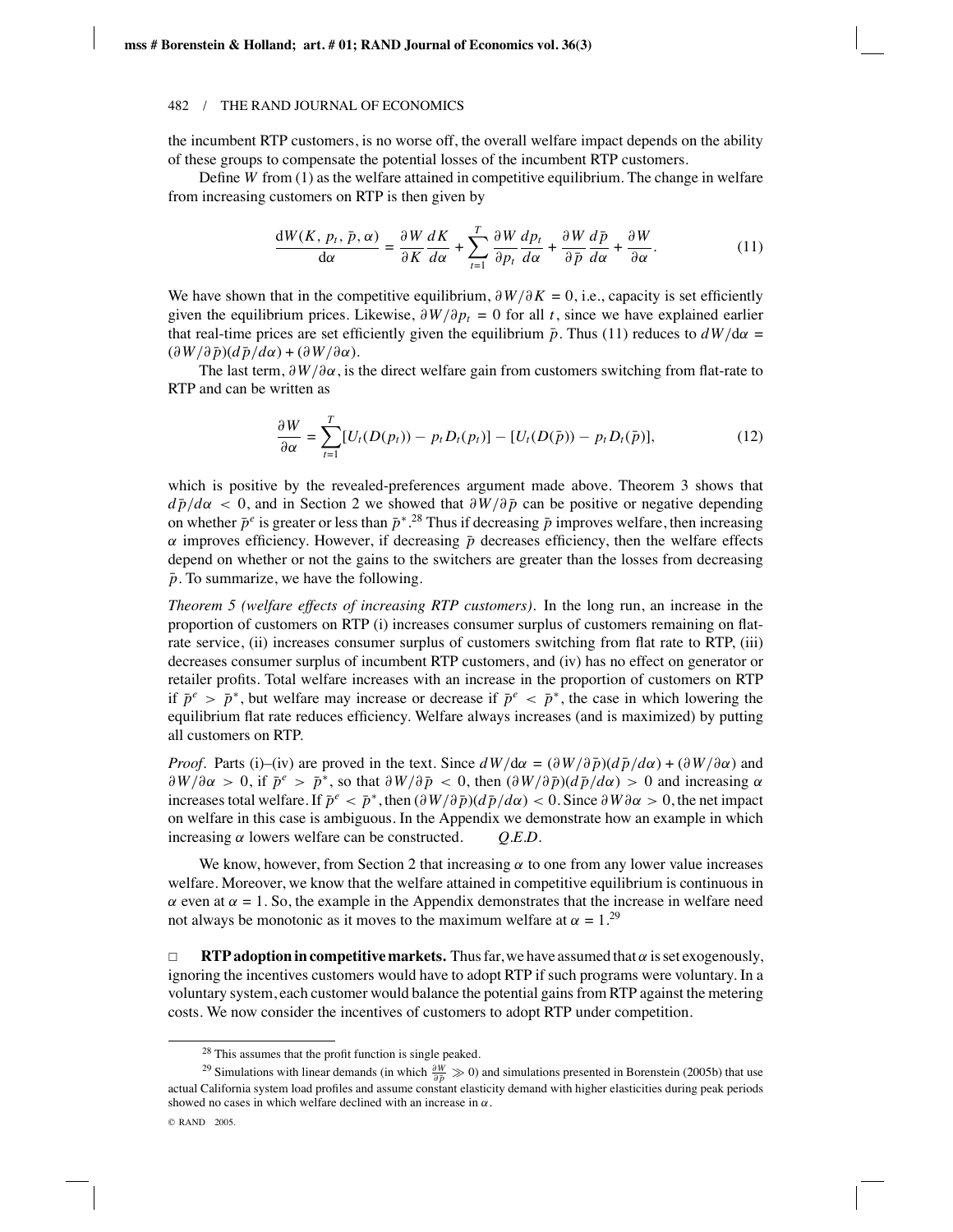We assume that customers adopting RTP must pay, directly or indirectly, for the additional metering and billing costs and that these costs are independent of quantity consumed.30 Let *M* be the additional daily cost (variable plus amortized fixed cost) of metering and billing one customer when that customer adopts RTP.

Assume, for now, that each customer constitutes a share  $\gamma$  of the total demand, where  $\gamma$ is very small. Since customers can avoid this additional metering cost by choosing the flat-rate service, customers will adopt RTP until in equilibrium we have

$$
\gamma \sum_{t=1}^{T} [U_t(D(p_t)) - p_t D_t(p_t)] - [U_t(D(\bar{p})) - \bar{p} D_t(\bar{p})] = M.
$$
\n(13)

Equation (13) determines the equilibrium share of customers on RTP,  $\alpha$ . The benefit to adopting RTP is positive by the revealed-preferences argument and bounded. If *M* is large enough, then no customers will adopt RTP. Conversely, if *M* is small but still positive, then all customers adopt RTP. Even the last customer left on a flat-rate tariff when all others have switched will have strictly positive benefits from switching that will outweigh a sufficiently small *M*. Since the left-hand side of (13) is decreasing in  $\alpha$  —an implication of Theorem 5—if *M* is positive but not too large, there will be a solution with  $0 < \alpha \leq 1$ .<sup>31</sup> The long-run competitive equilibrium with customer choice over rate structure is then fully described by (13) plus the conditions described in the characterization of the long-run equilibrium above.

First note that, as in Section 2, the competitive equilibrium with competitive RTP selection does not attain the second-best optimum, since the equilibrium flat rate will be suboptimal. To analyze the efficiency of competitive RTP adoption, we define *W* as the welfare attained in the competitive equilibrium where now *W* incorporates the metering cost  $\left(\frac{\alpha}{\gamma}\right)M$ , i.e., the costs of metering the RTP customers. From a long-run competitive equilibrium, differentiating *W* as in (11) yields the following result.

*Theorem 6 (nonoptimality of competitive RTP selection)*. If metering costs are positive and customers choose between flat rates or real-time prices, the long-run competitive equilibrium does not in general attain the second-best optimal electricity allocation, capacity investment, and RTP metering. Competition leads to excessive adoption of RTP if  $\bar{p}^e \leq \bar{p}^*$ . If  $\bar{p}^e \geq \bar{p}^*$ , RTP is adopted less than is optimal.

*Proof*. Nonoptimality of the electricity allocation and capacity investment follow directly from Theorem 1b. Next, consider *dW*/*d*α evaluated at the competitive equilibrium. The partial derivative of *W* with respect to  $\alpha$  is now

$$
\frac{\partial W}{\partial \alpha} = \sum_{t=1}^{T} \{ [U_t(D(p_t)) - p_t D_t(p_t)] - [U_t(D(\bar{p})) - p_t D_t(\bar{p})] \} - \frac{M}{\gamma}
$$
  
= 
$$
\sum_{t=1}^{T} \{ [U_t(D(p_t)) - p_t D_t(p_t)] - [U_t(D(\bar{p})) - \bar{p} D_t(\bar{p})] \} - \sum_{t=1}^{T} (\bar{p} - p_t) D_t(\bar{p}) - \frac{M}{\gamma}
$$
  
= 0. (14)

The first equality follows from differentiation of  $W$  as in (12), the second equality is algebra, and the third equality follows from (13) and the condition on retail profit. Since  $\partial W/\partial \alpha = 0$ , it follows from (11) that  $dW/d\alpha = (\partial W/\partial \bar{p})(d\bar{p}/d\alpha)$ . Since  $d\bar{p}/d\alpha < 0$  from Theorem 3, increasing metering beyond the competitive level increases welfare if and only if  $\partial W/\partial \bar{p} < 0$ . *Q.E.D.*

<sup>31</sup> In what follows, we ignore the corner solutions.

<sup>&</sup>lt;sup>30</sup> Though costs do vary slightly with the size of customer demand, this is a reasonable approximation. See Jaske (2002).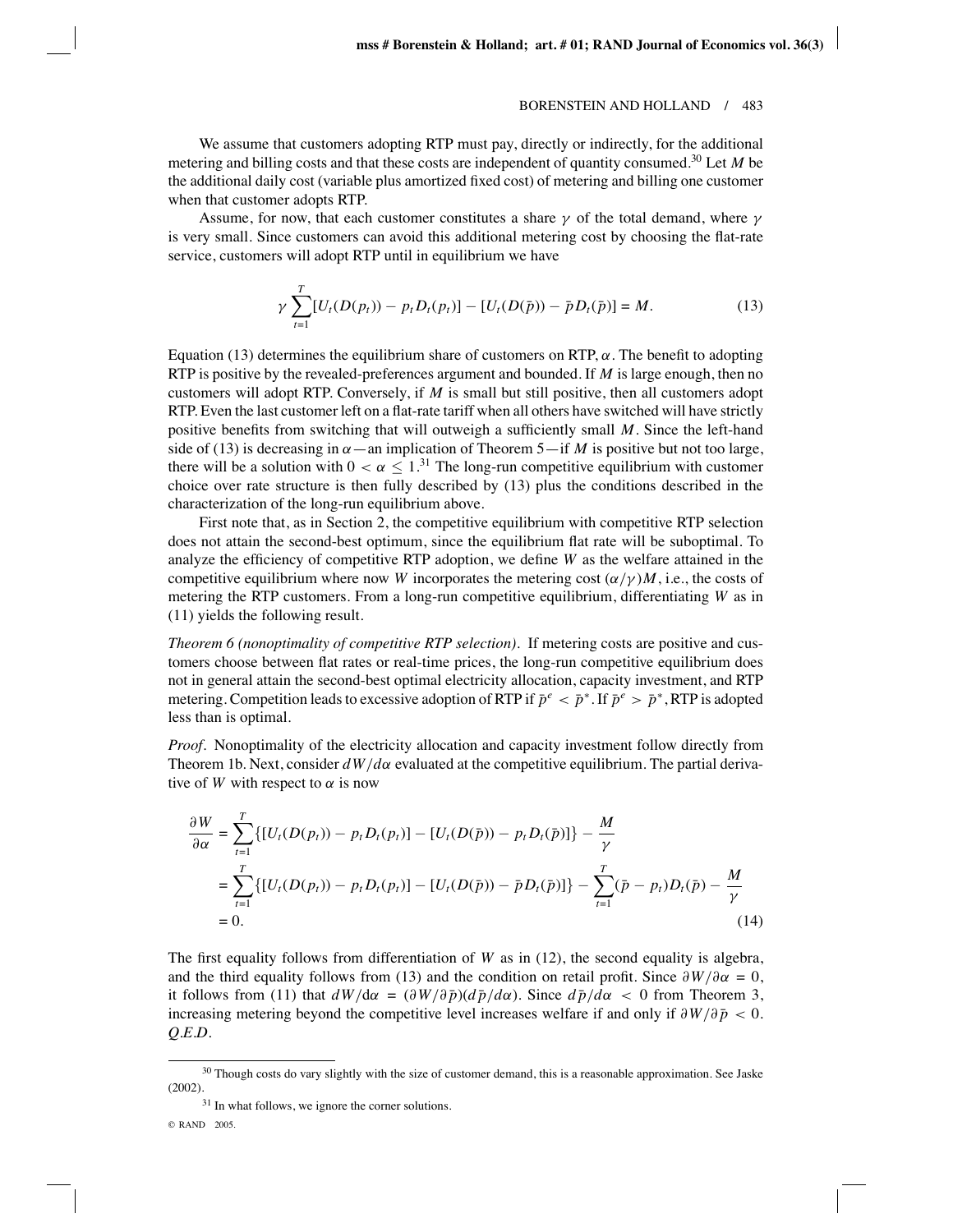Theorem 6 obtains because customers do not recognize that by adopting RTP they drive down the flat rate for the remaining customers. If the flat rate is higher than optimal, this externality is beneficial, and too few customers adopt RTP. On the other hand, if the flat rate is too low, then the externality is harmful, and too many customers adopt RTP.<sup>32</sup>

If customers differ in size but have identical demands up to a scale parameter, we can represent each customer *i* as constituting  $\gamma_i$  of total demand. Since metering costs are independent of the scale parameter, (13) implies that the customers with the largest  $\gamma_i$  would be the first to adopt RTP. However, the marginal customer still would not consider the effect on  $\bar{p}$  of its decision to adopt, and adoption could be excessive or insufficient.

We leave for future research an in-depth analysis of outcomes when customers have different demand profiles, but it seems clear that the incentive to adopt is further complicated in two ways. First, an *elasticity effect* will cause customers with more elastic demand to be more inclined to adopt RTP. For instance, if two customers on flat-rate service demand the same quantities in each period, but one has much more elastic demand in all periods, then that customer has a much stronger incentive to adopt RTP. This welfare effect, however, seems to be fully captured by the adopter. Second, the *adverse-selection effect* will cause customers who have relatively lower demands at peak times and relatively higher demands at off-peak times to be more inclined to adopt. For these customers, even if they made no change to their purchasing, they would pay less on RTP. The adverse-selection effect, however, is just a transfer from customers with "peakier" demands who are subsidized under flat-rate pricing. This transfer, which does not by itself change total surplus, gives some customers inefficiently large incentives to pay *M* in order to adopt RTP.33 The adverse-selection effect will tend to cause  $\bar{p}$  to rise as these customers adopt RTP, which may or may not outweigh the tendency for  $\bar{p}$  to fall with adoption when customers are identical. If  $\bar{p}$ were to rise, this most likely could raise or lower welfare, depending on whether  $\bar{p}^e$  is greater or less than  $\bar{p}^*$ .

Finally, we again address the extension of the model to incorporate nonzero cross-price elasticities. With nonzero cross-partial derivatives, the proof of Theorem 3 holds under the additional assumption on the cross-partials:  $\sum_{j=1}^{T} (\partial D_t/\partial p_j)[(dp_j/d\alpha)/(dp_t/d\alpha)] < 0$  for every *t*. This condition clearly holds if all cross-partials are zero, as we've assumed above, since demand is downward sloping. Note that it also holds, for example, if electricity consumption in each peak period is complementary to consumption in all other peak periods but a substitute for consumption in off-peak periods and vice versa.

Under nonzero cross-price elasticities, Theorem 4 is still valid since it describes the ambiguity of the effect on capacity. Parts (i) and (iii) of Theorem 5 relied on Theorem 3 and thus obtain under the above condition on the cross-partials. Part (ii) remains valid by the revealed-preferences argument, and part (iv) and the remainder of the theorem remain valid by the arguments presented above. Theorem 6 also remains valid. Thus the main theoretical results of this section obtain if the model allows nonzero price elasticities.

Throughout the analysis, we have ignored the potential for price volatility to lower the welfare of RTP customers due to risk aversion. In reality, these risks can be nearly entirely eliminated through forward contracting for fixed quantities of power for each hour of the year. Such fixed-quantity contracts, similar to standard futures contracts that are used for hedging risk, can eliminate most of the wealth risk caused by fluctuating electricity prices while still giving the customer the full incentive effect of time-varying prices on the margin. They would have no effect on our analysis.34 Such contracts are quite different from the "requirements contracts" that nearly all retail customers currently face, in which the customer has a right to buy any quantity it chooses at a price specified months in advance through a regulatory process or long-term contract. Customers under requirements contracts correspond to flat-rate customers in our analysis.

 $32$  Brennan (2002) and Doucet and Kleit (2003) do not recognize this externality in their analyses of competitive adoption of real-time pricing.

<sup>&</sup>lt;sup>33</sup> Borenstein (1989) develops a similar argument for why competitive insurance markets will use some costly risk-screening tests whose net effect is to lower total welfare.

<sup>34</sup> Borenstein (2005a) explains in more detail how forward contracts can be used to mitigate these risks.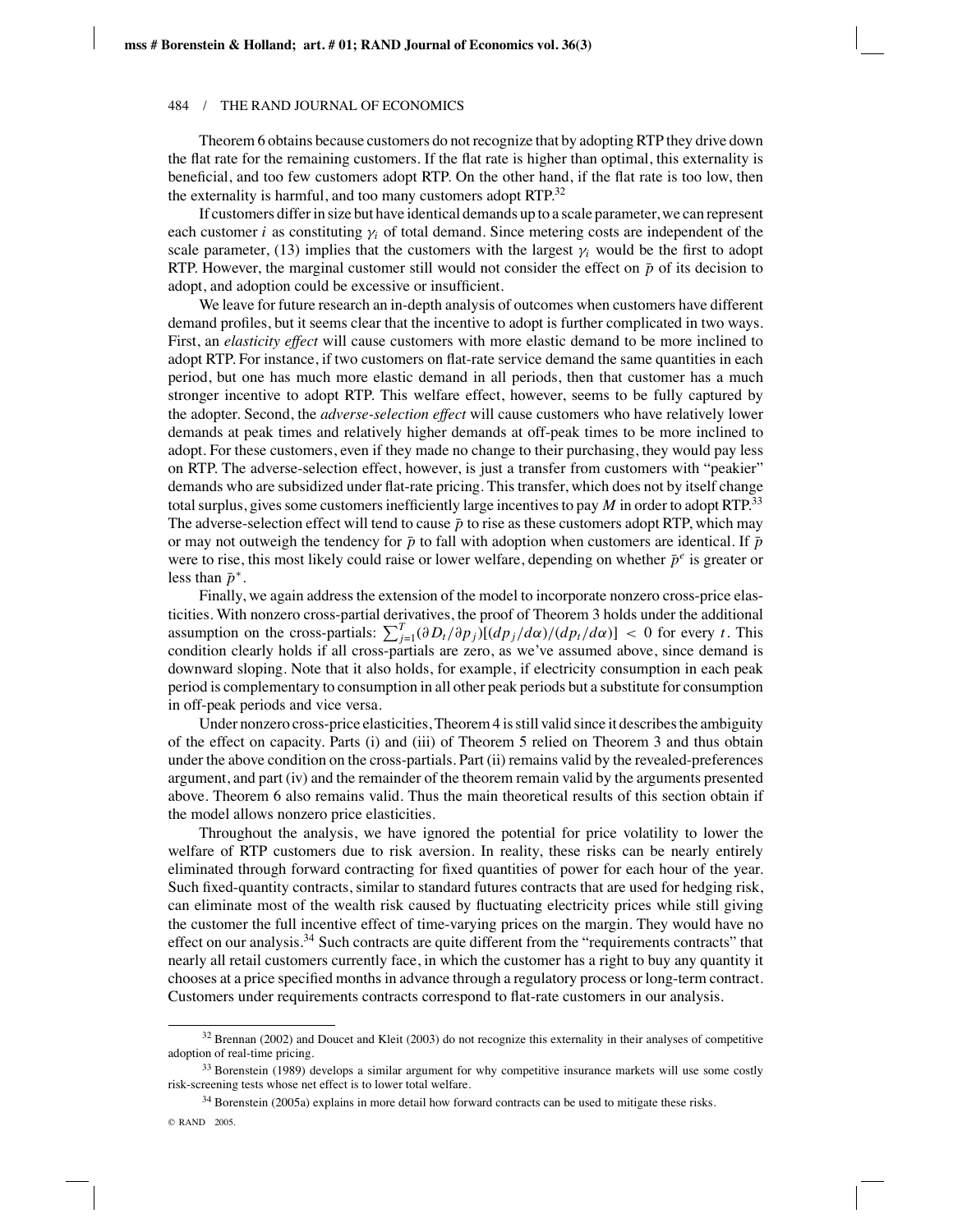# **4. How much difference would RTP make?**

While the analysis thus far demonstrates that RTP is likely to improve welfare, such a change would also involve costs, so it is important to evaluate the magnitude of the effect that RTP would have. Full estimation of the expected effect is beyond the scope of this article, but in this section we offer some preliminary analysis that suggests that the welfare gain is likely to be significant and to vastly outweigh the costs of implementing RTP for at least the largest customers.

To accomplish this, we simulate long-run competitive equilibria under a set of realistic assumptions about the system demand profile and the production technologies available. We simulate the system first using a flat-rate retail pricing scheme and then putting some share of the customers on RTP. No such simulation can include all factors that would affect the welfare change due to RTP, but we believe that we capture the primary effects. We conclude this section with a discussion of omitted factors and how they would be likely to alter the analysis.

Since we have assumed competitive generation markets and no cross-subsidy between RTP and flat-rate customers, the simulations could also be interpreted as applying to multiple retail providers that participate in the same wholesale market. For instance, the customers of one utility, constituting perhaps two-thirds of the total wholesale market, might remain on flat rates, while the customers of a competing retail provider that participates in the same wholesale market and comprises the remainder of demand might be on RTP.<sup>35</sup> The analysis thus far shows that the RTP customers would produce positive spillovers for the utility customers. The simulations suggest how large that effect might be.

 $\Box$  **Assumptions.** We depart somewhat from the simple theoretical model in the previous sections by assuming that there are multiple technologies of production that range from highcapital/low-variable cost to low-capital/high-variable cost. Each technology has a simple cost function: a unit of capacity has an annual capital cost (independent of usage) and a constant permegawatt-hour marginal cost up to the unit's capacity of one megawatt.<sup>36</sup> There are no economies of scale in any of the technologies, or equivalently, over the relevant range of usage, each technology can be scaled up or down at constant long-run average cost.

To be concrete, we assume that there are three technologies: a baseload technology (highest capital, lowest marginal cost) for which we set the parameters to roughly reflect coal-fired generation, a mid-merit technology, which is set to reflect combined-cycle gas turbine generation, and a peaker technology, which is meant to reflect combustion turbine generation. The cost assumptions are shown in Table 1. We assume that in the long run there is free entry and exit of any of these technologies. We also assume that no company owns a sufficient amount of production to be able to exercise market power. The retail price charged to customers reflects production costs plus \$40/MWh to cover transmission and distribution, a figure that we assume is not subject to temporal variation.

On the demand side, we start from a basic distribution of demand levels that we have taken from the actual reported demand levels in the California Independent System Operator's control area over the two-year period November 1998 through October 2000.<sup>37</sup> This period includes periods of record high consumption and very low consumption, a mild summer in 1999 and an unusually hot summer in 2000. To get from these demand quantities to a set of demand curves, we assume that each quantity occurred at the same flat-rate retail price.<sup>38</sup> Further, we assume that the

<sup>&</sup>lt;sup>35</sup> Such a system would not require real-time meters for the flat-rate customers, since the demand of the flat-rate customers in aggregate could be calculated by the grid operator as system demand minus the real-time demand of RTP customers.

<sup>&</sup>lt;sup>36</sup> Borenstein and Holland (2003a) prove the equivalent of Theorems 1 through 5 for production with such inverted L-shaped cost curves.

<sup>&</sup>lt;sup>37</sup> The CAISO (www.caiso.com) is the quasi-governmental organization that controls the electricity grid for most of California.

<sup>&</sup>lt;sup>38</sup> Incorporating the fact that some customers were charged somewhat higher prices during preset peak periods than during off-peak periods ("time-of-use" rates) would have little effect on the results, due in part to the inelasticity of demand.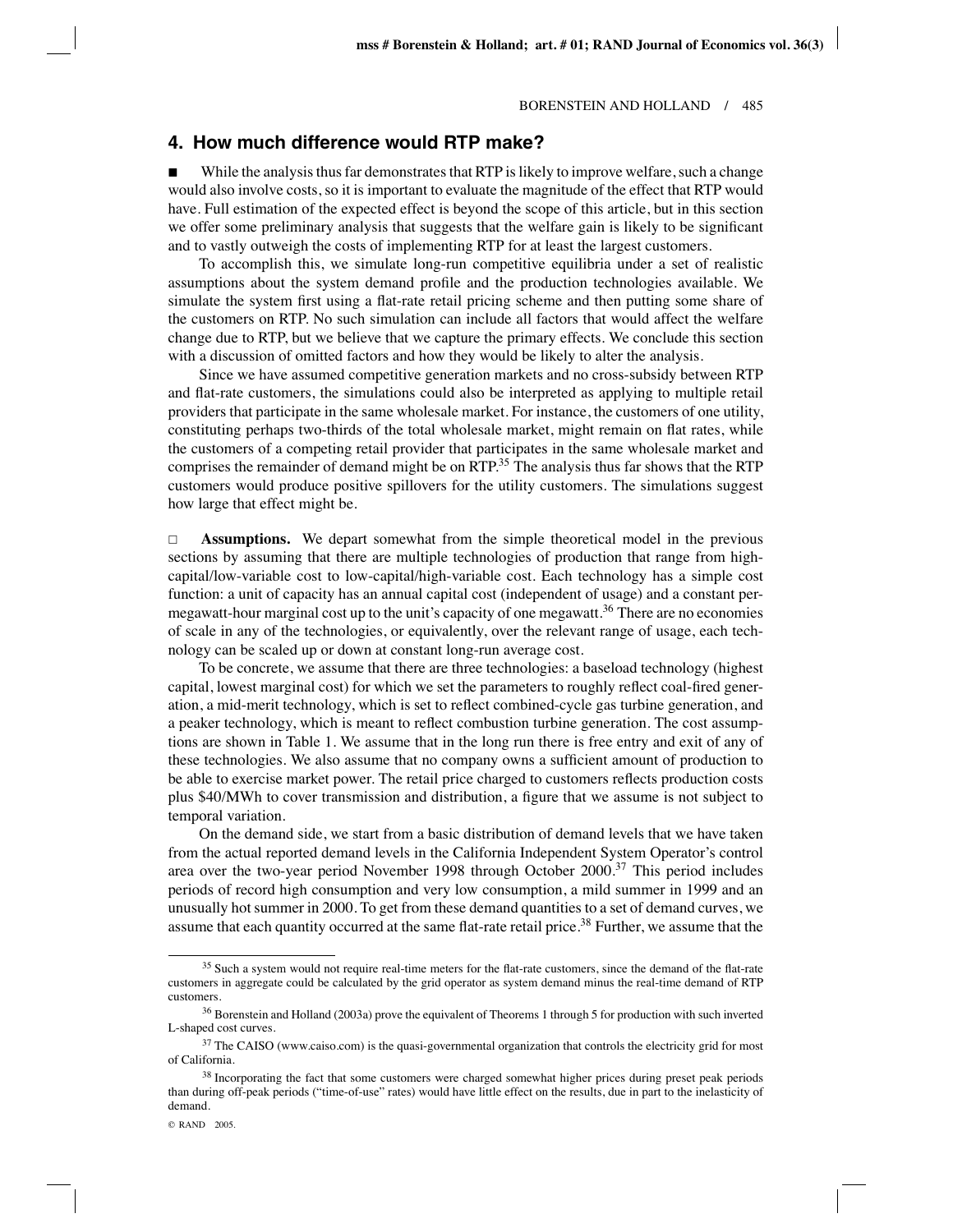| Generation Type | Annual Capital Cost (\$/MW) | Variable Cost (\$/MWh) |  |  |  |
|-----------------|-----------------------------|------------------------|--|--|--|
| Baseload        | 155,000                     | 15                     |  |  |  |
| Mid-merit       | 75,000                      | 35                     |  |  |  |
| Peaker          | 50,000                      | 60                     |  |  |  |

**TABLE 1 Generation Costs Assumed in Long-Run RTP Simulations**

flat retail rate that resulted in these demand quantities is the one that we calculate below to be the break-even rate.39 We assume that retail customer demand goes through the actual quantity at the equilibrium flat retail rate, and that it takes a constant-elasticity form with the assumed elasticity, which we discuss next. $40$ 

For the switch to RTP to have any effect, demand must be price elastic. Estimates of price elasticity of electricity demand vary widely, but the very short-run price elasticity is commonly argued to be in the range of  $-.1$ . In the longer run, we would expect greater elasticities, as customers adapt to price variability and response technologies—e.g., thermostats that change settings in response to price—improve and come down in cost. Therefore, we also evaluate the effect for assumed demand elasticities of  $-.3$  and  $-.5^{41}$  We assume that all customers have the same demand elasticity and the same "load profile," i.e., all customers are identical up to a scale factor.

These cost and demand specifications, along with assumptions of price-taking behavior by all market participants and free entry/exit of producers, are sufficient to determine a unique longrun competitive equilibrium for any  $\alpha > 0^{42}$ . The algorithm for determining the competitive equilibrium and its uniqueness are discussed in greater detail in Borenstein (2005b).

To determine the base case in which all customers are on flat-rate service requires a somewhat different approach. Any given flat rate,  $\bar{p}$ , determines the quantity demanded in each hour. Given the quantity to be produced in each hour, straightforward algebra determines the cost minimizing amount of each type of capacity that should be installed and the number of hours each would be used. This determines the total cost of production. The  $\bar{p}$  is then adjusted iteratively until the total revenue generated with that flat rate is equal to the total (minimized) cost of production, which is the competitive-equilibrium flat rate.

 $\Box$  **Results.** The results of these simulations are presented in Tables 2 and 3. Table 2 indicates the capacity, price, and quantity outcomes, while Table 3 shows the changes in consumer surplus, which approximately equal total surplus because all sellers earn zero profit in equilibrium (up to the integer constraint on capacity). In Table 2, the results with all customers on flat-rate service are shown at the top. The rows below show the outcomes under varying assumptions about the demand elasticity and shares of customers on RTP.

Table 2 is consistent with our theoretical finding that as more customers switch to RTP, the equilibrium flat rate falls. It also indicates that RTP would have large effects on the equilibrium installed capacity. Even with an elasticity of only −.1, putting just a third of customers on RTP would cut the number of peakers by about 44% and the total installed capacity by more than 10%. Though we showed that theoretically RTP would not necessarily lower the total installed

<sup>&</sup>lt;sup>39</sup> Also due to inelastic demand, adjusting for the fact that the prevailing flat rate wasn't exactly equal to the level that we calculate would break even given the production technologies makes very little difference in the analysis.

<sup>&</sup>lt;sup>40</sup> During the observed period, the utilities had real-time pricing for only very few customers that were part of pilot programs. Many customers—constituting about 15% of total demand—had switched to nonutility retail providers, but virtually none of these customers was on RTP either.

<sup>&</sup>lt;sup>41</sup> We do not consider cross-elasticities between hours, though we do discuss the effect of substitutability across hours, i.e., "load shifting," below.

 $42$  Throughout the simulations, we continue assuming that the customers on RTP in aggregate do not differ in their demand profile from those that remain on flat-rate service.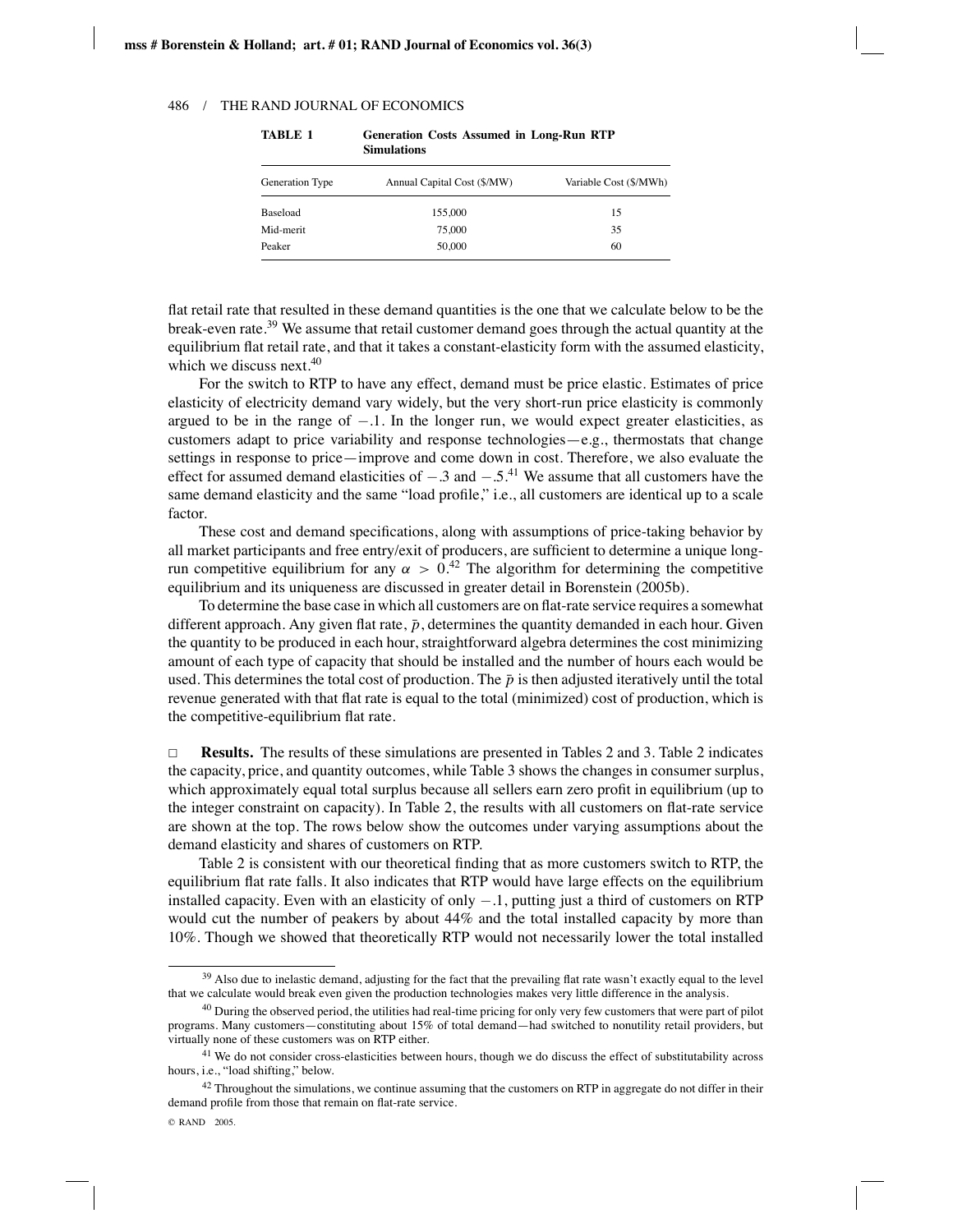|                         |              |                                           |                                       |              |        |                                   | Price Duration Curve |        |               |                                          |
|-------------------------|--------------|-------------------------------------------|---------------------------------------|--------------|--------|-----------------------------------|----------------------|--------|---------------|------------------------------------------|
|                         | Share on     | <b>Total Annual</b><br>Energy<br>Consumed | <b>Total Annual</b><br>Energy<br>Bill | Flat<br>Rate | Base-  | Equilibrium Capacity (MW)<br>Mid- |                      |        | Peak<br>Price | Hours<br>per Year<br>at Peak<br>Quantity |
| Elasticity              | <b>RTP</b>   | (MWh)                                     | $($ \$)                               | (S/MWh)      | load   | Merit                             | Peaker               | Total  | (S/MWh)       | $($ of 8,760 $)$                         |
| <b>All on Flat Rate</b> |              |                                           |                                       |              |        |                                   |                      |        |               |                                          |
|                         | $\mathbf{0}$ | 236,796,579                               | 9,265,381,746                         | 79.13        | 27,491 | 5,472                             | 12.912               | 45,875 |               |                                          |
| <b>Some on RTP</b>      |              |                                           |                                       |              |        |                                   |                      |        |               |                                          |
| $-.100$                 | .333         | 237,969,466                               | 8.982,619,333                         | 78.68        | 27,690 | 5,185                             | 7.294                | 40,169 | 8,654         | 113                                      |
| $-.100$                 | .666         | 238,809,721                               | 8,840,599,109                         | 78.35        | 27,876 | 4,891                             | 4.846                | 37,613 | 1.864         | 252                                      |
| $-.100$                 | .999         | 239,517,938                               | 8.731.658.462                         | 78.17        | 28,052 | 4,612                             | 3,162                | 35,826 | 940           | 382                                      |
| $-.300$                 | .333         | 240, 435, 717                             | 8,805,179,930                         | 78.30        | 28,124 | 4,616                             | 3,897                | 36,637 | 1,843         | 312                                      |
| $-.300$                 | .666         | 242,774,258                               | 8,565,317,811                         | 77.87        | 28,664 | 3,767                             | 437                  | 32,868 | 510           | 702                                      |
| $-.300$                 | .999         | 244.269.124                               | 8.396.112.525                         | 77.38        | 29.157 | 1,713                             | $\Omega$             | 30,870 | 297           | 1,914                                    |
| $-.500$                 | .333         | 243, 251, 232                             | 8,719,880,253                         | 78.12        | 28,578 | 4,045                             | 2,094                | 34,717 | 1,201         | 476                                      |
| $-.500$                 | .666         | 246,834,756                               | 8.440.185.760                         | 77.37        | 29,478 | 1,353                             | $\mathbf{0}$         | 30,831 | 314           | 2,023                                    |
| $-.500$                 | .999         | 248,276,486                               | 8,295,147,559                         | 76.54        | 29.488 | $\mathbf{0}$                      | $\mathbf{0}$         | 29.488 | 192           | 5,697                                    |

**TABLE 2 Capacity, Price, and Quantity Effects of RTP**

capacity, that is the effect we find in all simulations using realistic parameters. With enough elasticity, or most customers on RTP, baseload (high capital-cost, low variable-cost) capacity becomes relatively more cost effective, eventually eliminating peakers entirely as the quantity volatility is greatly reduced due to retail price volatility.

Retail price volatility would be a significant feature of the RTP market, though much less so if there were more elasticity or a large share of customers on RTP. With an elasticity of −.1 and only a third of customers on RTP, the peak price would be more than 100 times the average price. In only 113 hours of the year, about 1.3% of the time, would all of the capacity be used; in all other hours price would be no higher than the marginal production cost of the peaker units (plus transmission and distribution  $(T&D)$ ). With greater elasticity, the capacity is used more intensively, with a great number of hours in which all capacity is used. An elasticity of −.3 yields a peak price that is 79% lower than results with an elasticity of −.1, with a third of customers on RTP. Our theoretical model does not predict the direction of change in either total consumption or the total energy bill, but these simulations indicate that total energy consumption could increase, while total energy bills could fall.

Table 3 presents the welfare effects of introducing RTP. All of the "change" columns are in comparison to the equilibrium with all customers on flat rate. The "Total Surplus Change" column indicates that the gains would be in the hundreds of millions of dollars per year for the California system, which would be between 3% and 11% of the total energy bill that obtained under flat rates.

In comparison to the cost of implementing RTP, these gains are likely to be large for at least some customers. In 2001, in the midst of the California electricity crisis, the state legislature passed a bill mandating real-time meters for all large customers, those with peak demand above 200 kilowatts. The cost of installing and operating meters for these 20,000 customers, which constituted about one-third of California demand, was about \$35 million. Though other administrative costs would also accompany RTP, these other costs are unlikely to be larger than the original meter installation costs. Thus, it appears that the gains would almost certainly outweigh the costs.43

 $43$  Installation of these meters was not completed until 2004. As of this writing, there is no generally available RTP tariff in California. The meters are being used for RTP in only a few small pilot programs. © RAND 2005.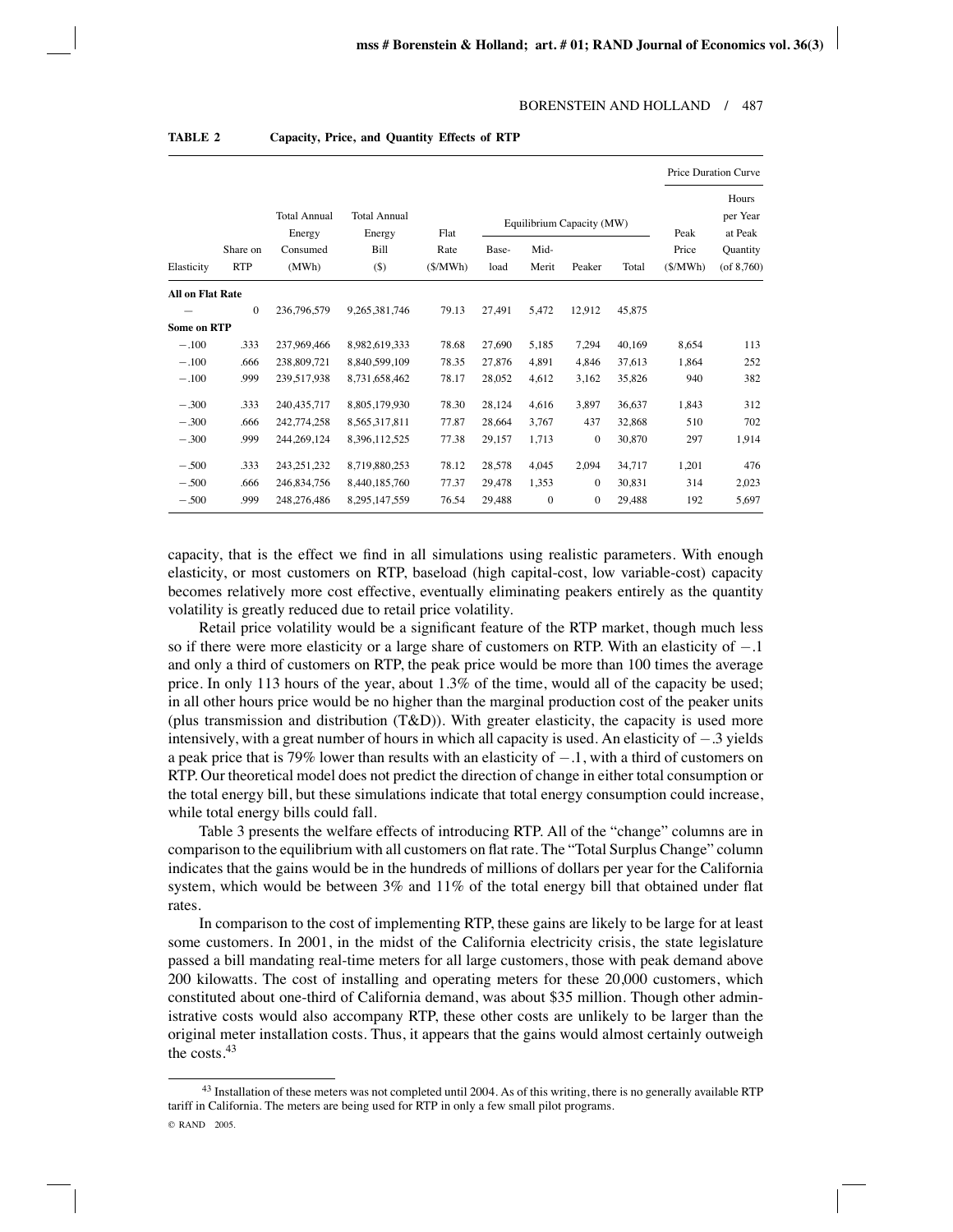|            |            |                      | Annual TS  |               |                                         |               |                |               |               |
|------------|------------|----------------------|------------|---------------|-----------------------------------------|---------------|----------------|---------------|---------------|
|            |            | Annual               | Change as  | Annual        | Annual                                  | Annual        | Annual         | Annual        |               |
|            |            | <b>Total Surplus</b> | Percentage | CS Change     | CS change                               | CS Change     | CS change      | Incremental   | Annual        |
|            | Share      | Change from          |            |               | of Original of Customers "Per Customer" | of Customers  | "Per Customer" | Surplus to    | Incremental   |
|            | on         | All on Flat          | Energy     | on Flat Rate  | on Flat Rate                            | on RTP        | on RTP         | Switchers     | Externality   |
| Elasticity | <b>RTP</b> | $($)$                | Bill       | $($ \$        | $($ )^a                                 | (5)           | $($ )^a        | $(5)^b$       | $($ )^c       |
| $-.100$    | .333       | 262,356,807          | $2.8\%$    | 71,409,037    | 1,071                                   | 190,947,770   | 5,734          | 190,947,770   | 71,409,037    |
| $-.100$    | .666       | 383,058,841          | $4.1\%$    | 61,428,039    | 1,839                                   | 321,630,802   | 4,829          | 125,164,413   | $-4,462,379$  |
| $-.100$    | .999       | 472,596,878          | 5.1%       | 228,452       | 2,285                                   | 472,368,426   | 4,728          | 96,212,019    | $-6,673,982$  |
| $-.300$    | .333       | 450,098,624          | 4.9%       | 131,733,121   | 1,975                                   | 318, 365, 503 | 9.561          | 318, 365, 503 | 131,733,121   |
| $-.300$    | .666       | 659,443,204          | 7.1%       | 99,888,884    | 2,991                                   | 559, 554, 320 | 8,402          | 214,009,350   | $-4,664,770$  |
| $-.300$    | .999       | 815,479,611          | 8.8%       | 415,158       | 4,152                                   | 815,064,452   | 8,159          | 172,098,335   | $-16,061,929$ |
| $-.500$    | .333       | 576.256.903          | $6.2\%$    | 159,412,061   | 2,390                                   | 416,844,842   | 12,518         | 416,844,842   | 159,412,061   |
| $-.500$    | .666       | 848,963,827          | $9.2\%$    | 140, 337, 732 | 4,202                                   | 708,626,095   | 10,640         | 274,726,516   | $-2,019,592$  |
| $-.500$    | .999       | 1,023,011,668        | 11.0%      | 619,521       | 6,195                                   | 1,022,392,146 | 10,234         | 200,879,823   | $-26,831,983$ |
|            |            |                      |            |               |                                         |               |                |               |               |

**TABLE 3 Welfare Effects of RTP**

*<sup>a</sup>* For a hypothetical customer who constitutes .001% of total demand at all times and remains on the same tariff (RTP or flat rate) in all simulations.

*b* The total effect on consumer surplus of customers who switch to RTP tariff as the share on RTP changes from the row above (from zero for  $333 \text{ row}$ .

*<sup>c</sup>* The total effect on consumer surplus of customers who do not switch tariffs as the share on RTP changes from the row above (from zero for .333 row).

Implementing RTP for the remaining customers might not be such a clear net gain. Table 3 indicates that the marginal surplus gains to RTP are declining in the share of customers on RTP. At all the elasticities in Table 3, putting the first one-third of the customers on RTP produces more than half the gains that result from putting all on RTP. Furthermore, the cost of switching the remaining customers would be greater due to the small size of individual customers: switching the first one-third of customers in California required replacing about 20,000 meters, while switching the remaining two-thirds would require replacing over 10 million meters.<sup>44</sup>

The aggregate measures of surplus are affected by the change in the share of customers on RTP and so may obscure the effect on individual customers. Comparing the rows in Table 3 with different shares of customers on RTP combines the effect on "switchers" with the effect on incumbent RTP and flat-rate customers who do not switch. To illustrate the effect on individual customers who do not switch, Table 3 also presents consumer surplus changes for a hypothetical customer that constitutes .001% of the total demand curve in any hour and remains on either RTP or a flat-rate tariff in all simulations.45 The columns showing the surplus of these hypothetical customers on flat rate and RTP are consistent with the theoretical finding that switching customers to RTP benefits remaining flat-rate customers (which follows immediately from the decline in the flat rate shown in Table 2) and harms incumbent RTP customers.

The two right-hand columns of Table 3 decompose the surplus change that results from increasing the share of customers on RTP into the change captured by the switchers and the external effect on nonswitchers (both remaining flat-rate customers and incumbent RTP customers). The changes in each row are the result of increasing the share on RTP from the level in the previous row (from zero in the case of a .333 share on RTP). As expected, putting the first third of demand on RTP not only benefits the switchers, it also benefits the nonswitchers in aggregate, because all nonswitchers are flat-rate customers who benefit from the decline in the flat rate. Moving the next

<sup>44</sup> Some vendors, however, have suggested that the use of cellular technology for communicating with the meters creates large density economies, and that rollout in densely populated areas can actually pay for itself by reducing labor costs in meter reading.

<sup>45</sup> This .001% would represent a customer with a peak demand of about 450kW. In California, there are approximately 8,000 customers of at least this size.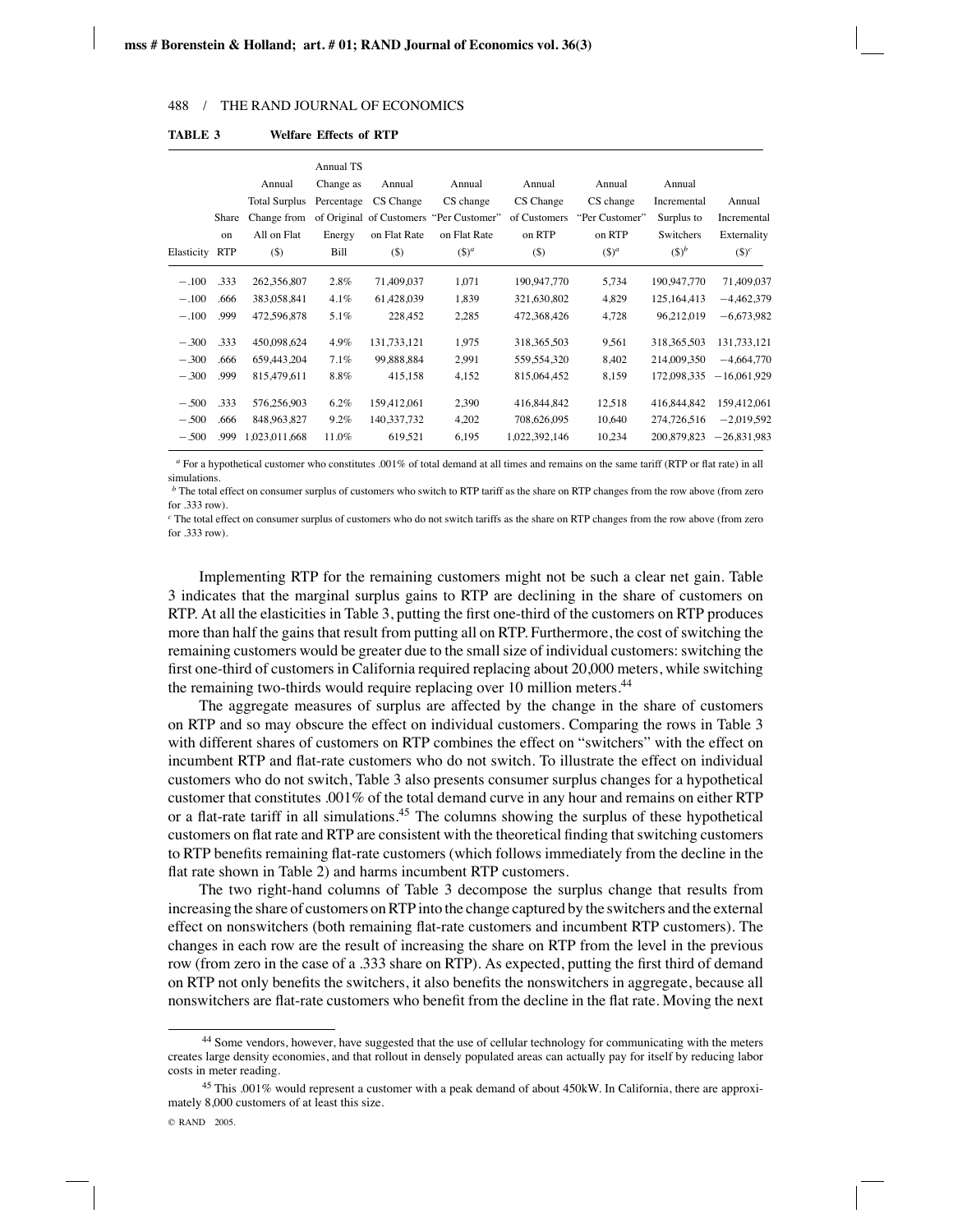third of customers to RTP, however, creates both positive (on flat-rate customers) and negative (on incumbent RTP customers) externalities. The net effect, found by properly weighting these positive and negative changes in consumer surplus, is a small negative externality. Putting nearly all of the remaining customers on RTP creates a larger net negative externality, because it harms incumbent RTP customers, while there are almost no flat-rate customers left to benefit from the declining flat rate.

Finally, it is worth pointing out that while demand elasticity is necessary for RTP to create social benefits, it may not take very much elasticity. There seems to be a declining marginal gain from increased elasticity. In the simulations, the gain from putting a given share of customers on RTP when the elasticity is  $-1$  is about 45% of the gain when the elasticity is  $-5$ , five times greater.

 $\Box$ **Omitted factors.** As we stated at the beginning of this section, these simulations omit a number of factors that one would want to address in a complete simulation of RTP. In this subsection, we discuss some of these factors and their likely impact.

*Reserves*. Demand and supply must balance exactly at all times in an electricity grid, so grid operators keep capacity on standby to respond as demand fluctuates stochastically. Holding such supply reserves is costly. The need for reserves would almost certainly be reduced with greater use of RTP, because price variation would substitute to some extent for quantity fluctuations. Thus, RTP would also reduce reserve costs. The potential for savings is bounded above by the size of reserve costs, which are  $7-10\%$  of total operating costs in a typical system. A significant proportion of this cost would remain if few customers would be willing to let the grid operator control their second-to-second consumption in order to balance the system.

*Stochastic supply outages*. The simulations assume that all generators are perfectly reliable. In fact, generators go out of service stochastically. If all units were very small and outages were uncorrelated, then the law of large numbers would imply that this requires simply a rescaling of effective capacity per unit. In fact, some generation units are large, and outages are not completely uncorrelated, so the grid operator must hold reserves also to respond to these outages. As above, however, RTP would reduce the need to hold reserves to respond to unforeseen supply/demand imbalances.

*Nonconvexities in production*. As discussed in detail by Mansur (forthcoming), generation units do not costlessly or instantly switch from off to full production. There are startup costs and "ramping" constraints (on the speed with which output can be adjusted). These constraints make it more costly to adjust supply to meet demand fluctuations. As with reserves, RTP would allow some of this adjustment to occur on the demand side in a way that would enhance efficiency.

*Pricing of transmission and distribution*. The simulations take a constant \$40/MWh charge for transmission and distribution. This is based on the historical recovery of the costs of these services, which are provided by a regulated monopoly. To the extent that minimum efficient capacity scale for T&D implies that they are never capacity constrained, introducing time-varying prices of these services would not improve efficiency. That may be the case with most local distribution, but transmission lines frequently face capacity constraints. By ignoring these constraints and holding the T&D cost per MWh constant, the simulations understate the potential gains for RTP that could also reflect time-varying (opportunity) cost of transmission.

*Market power*. In the simulations, we assume that sellers never exercise market power. As has been discussed elsewhere (see Borenstein and Bushnell, 1999, and Bushnell, 2005), demand elasticity introduced by implementing RTP reduces the incentive of sellers to exercise market power. However, it is unclear how much incremental inefficiency the exercise of market power itself introduces in a flat-rate system. In fact, for  $\bar{p}^e < \bar{p}^*$ , seller market power could increase efficiency by increasing the flat retail rate, providing that any production inefficiencies (due to misallocation of production across plants) were small. In a full RTP system, market power could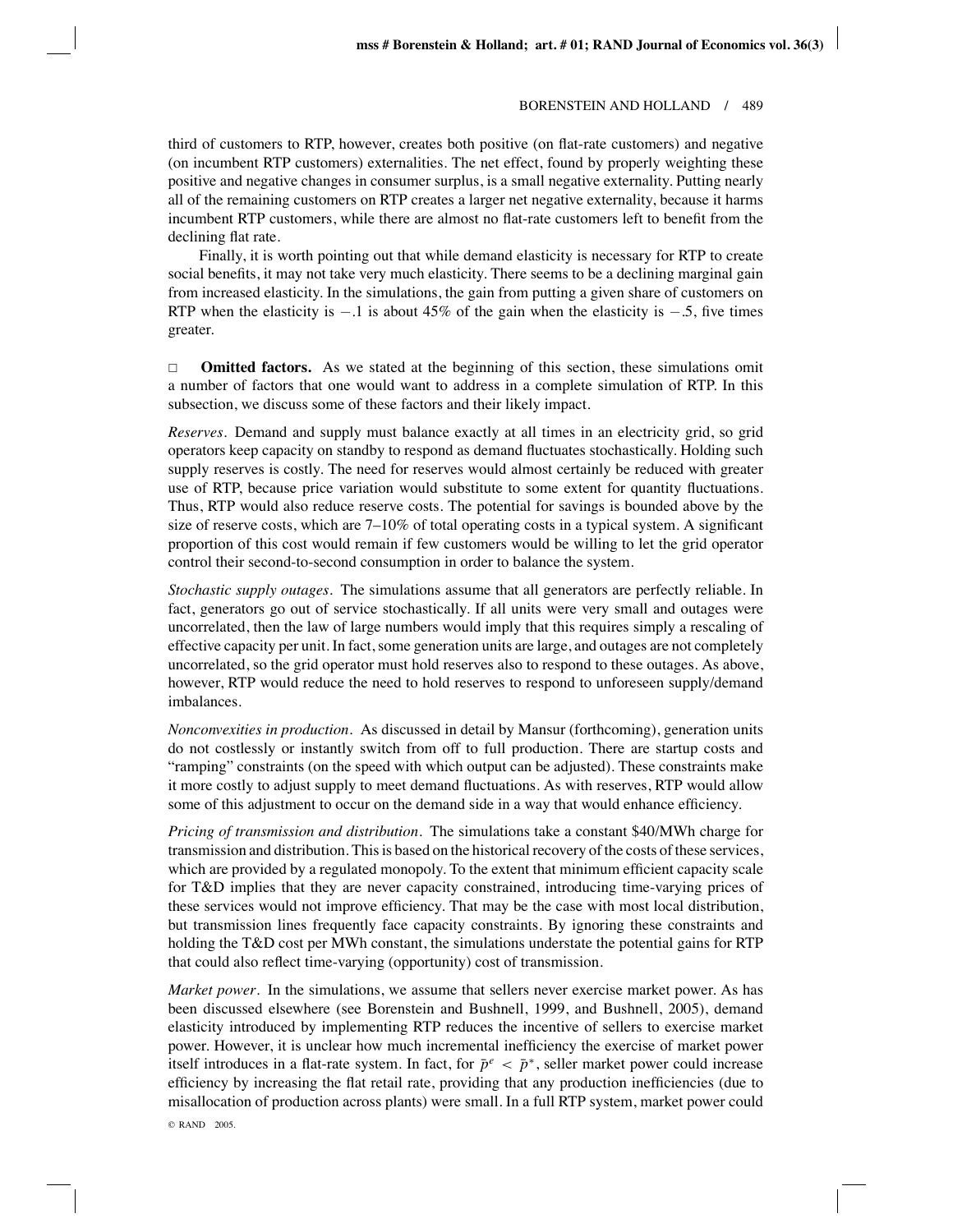not reduce deadweight loss. Thus, it is difficult to analyze the bias from excluding seller market power.

*Nonzero cross-elasticities of demand across hours*. In the demand structure that we have analyzed, own-price elasticities are nonzero and all cross-elasticities are zero. Simulation with a complete matrix of own- and cross-elasticities would increase the complexity substantially. Still, if demands are generally substitutes across hour, it seems very likely that incorporation of cross-elasticities would increase the gains from RTP. Essentially, RTP increases efficiency by reducing the volatility of quantity consumed and increasing the utilization rate of installed capacity. Holding constant own-price elasticities, increasing cross-price elasticities from zero to positive (substitutes) will tend to further reduce quantity volatility by increasing off-peak quantity when peak prices rise and reducing peak quantity when off-peak prices fall.

# **5. Conclusion**

 Electricity deregulation has proceeded with support from many economists on the belief that competitive electricity markets will produce more efficient outcomes than regulation. That still may turn out to be true, though in many locations, most notably California, there is significant evidence that the markets have not been sufficiently competitive. Even if market changes succeed in making the markets competitive, however, we have shown that flat-rate pricing of a significant share of retail customers will remain a barrier to achieving efficient outcomes. Not only does flat-rate retail pricing have the obvious problem of preventing hour-by-hour prices that reflect wholesale costs, flat-rate pricing in a competitive market fails to achieve even the second-best optimum of the welfare-maximizing flat-rate price. As a result, we have shown that capacity investment will in general differ from the second-best optimal level. In order to assure adequate capacity investment, many market participants and advisors have argued for "capacity payments," which are effectively subsidies that reduce the cost of owning capacity and, thus, increase equilibrium investment. We have demonstrated that capacity subsidies (or taxes) cannot achieve the second-best optimum, because they create other distortions as they address the distortion caused by flat-rate customers.

Many economists and some industry participants have argued strongly for increasing the proportion of customers on RTP. We have shown that while increasing the proportion of customers on RTP is likely to increase market efficiency, exceptions are possible at least for some locally extreme shapes of demand functions. We have also demonstrated that increases in the share of customers on RTP can harm customers who are already on RTP, while benefitting those who remain on flat rates. The net effect of such a change on the level of equilibrium capacity, we demonstrate, is ambiguous.46

To analyze these effects and assess their relevance for policy analysis, we developed a simulation model using three types of generation technology and realistic load profiles information. The simulation indicated that increasing the share of customers on RTP would decrease capacity and monotonically increase welfare. The effects on peaking capacity were particularly notable; we estimate that putting a third of customers on RTP would reduce peaking capacity requirements by 44%. The welfare gains were also substantial, with gains from 3% to 11% of the total energy bill. We found that the incremental gains from putting additional customers on RTP declined with the share that were already on RTP.

We've modelled the flat-rate retail price problem in the context and institutions of deregulated electricity markets, but the application is much broader.<sup>47</sup> In many markets, retail prices cannot,

<sup>&</sup>lt;sup>46</sup> Like much of the peak-load pricing literature, we have made simplifying assumptions. We have extended the model to nonzero cross-elasticities above. Relaxing other assumptions, as we intend to do in future work, is unlikely to alter the basic insights of this analysis.

<sup>&</sup>lt;sup>47</sup> The flat rate we've studied is not specific to electricity markets and can represent any requirements contract, i.e., a contract where a firm agrees to supply any quantity demanded at a specified price. Our results suggest that requirements contracts may have greater adverse-efficiency effects than is generally recognized.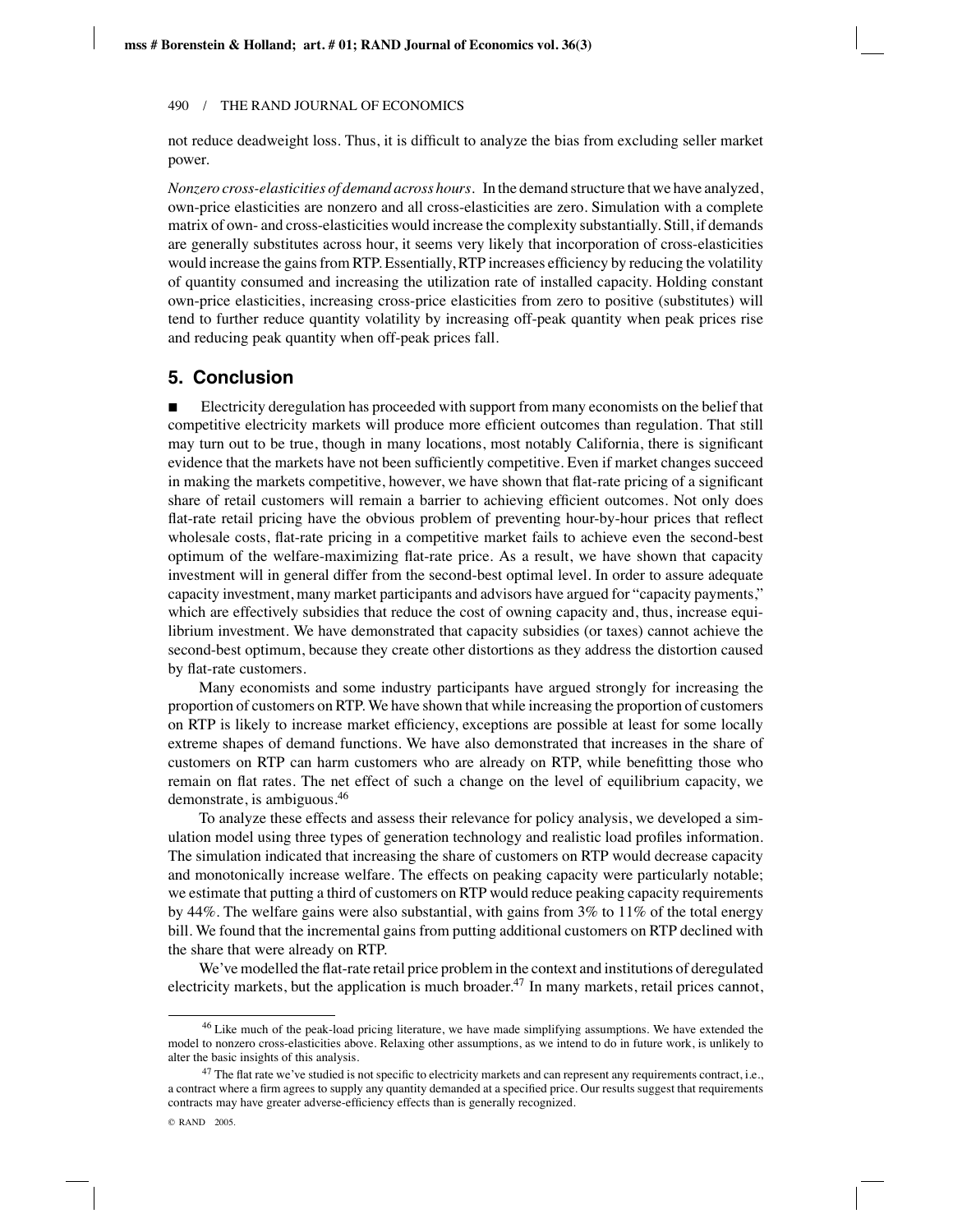or at least do not, fluctuate to reflect changes in market and cost conditions. This is broadly recognized, but there seems to be a view that competitive determination of some sort of smoothed or average retail price allows the welfare analysis of competitive markets to go through at least approximately. Our results suggest that this isn't the case, that competitive determination of retail prices that are constrained not to adjust as frequently as costs will not achieve a second-best optimum.

In the general context of sticky prices, we have presented a view of how markets may operate that is different from those presented by Carlton (1986) and others who examine nonprice rationing. In those models, all prices are sticky and therefore nonprice rationing is used to distribute the product. In our approach, prices are sticky to some customers and the remaining customers face a residual supply for which price is very volatile. Which model is more appropriate will depend on the specific institutions of a market.

### **Appendix**

**Proofs of Theorems 3 and 4, along with examples demonstrating that increasing the share of customers on RTP can** reduce equilibrium capacity and reduce equilibrium welfare, follow.

*Proof of Theorem 3.* We demonstrate this theorem by evaluating the long-run change in retail profits,  $\pi^r$ , caused by a change in  $\alpha$ , holding  $\bar{p}$  constant. We show that retailer profits would increase, i.e., become positive, if  $\bar{p}$  did not change. Since any higher flat rate would also have positive profit, the new equilibrium flat rate must be lower, i.e., competition in the retail sector reduces  $\bar{p}$ .

We wish to evaluate  $d\pi^r/d\alpha$  holding  $\bar{p}$  constant. Since  $\bar{p}$  is constant,  $d\pi^r/d\alpha = (1 - \alpha) \sum_t -D_t(\bar{p}) (dw_t/d\alpha)$  is a weighted average of *d*w*t* /*d*α.

First note that competitive investment implies that in the long run,

$$
0 = \frac{d\pi^w}{d\alpha} = \sum_t \tilde{D}(p_t, \bar{p}) \frac{dw_t}{d\alpha} = K \sum_t S(w_t) \frac{dw_t}{d\alpha} \quad \Rightarrow \quad \sum_t S(w_t) \frac{dw_t}{d\alpha} = 0,
$$
 (A1)

where  $S(w_t)$  is the unit supply curve.

Next note that

$$
\alpha D_t(w_t) + (1 - \alpha)D_t(\bar{p}) = KS(w_t) \quad \Leftrightarrow \quad D_t(w_t) - D_t(\bar{p}) = \frac{KS(w_t) - D_t(\bar{p})}{\alpha}.
$$

Differentiating the left-hand equation in (A2) with respect to  $\alpha$  gives

$$
D_t(w_t) - D_t(\bar{p}) + \alpha D'_t(w_t) \frac{dw_t}{d\alpha} + (1 - \alpha)D'_t(\bar{p}) \frac{d\bar{p}}{d\alpha} = K S'(w_t) \frac{dw_t}{d\alpha} + S(w_t) \frac{dK}{d\alpha}.
$$
 (A3)

Recognizing that  $d\bar{p}/d\alpha = 0$  by assumption and substituting using the right-hand equation in (A2), (A3) can be rearranged as

$$
\alpha [KS'(w_t) - \alpha D'_t(w_t)] \frac{dw_t}{d\alpha} = \left[K - \alpha \frac{dK}{d\alpha}\right] S(w_t) - D_t(\bar{p}).
$$
 (A4)

Since  $[K S'(w_t) - \alpha D'_t(w_t)] > 0$ , it follows that  $dw_t/d\alpha > 0$  if and only if  $[K - \alpha(dK/d\alpha)]S(w_t) - D_t(\bar{p}) > 0$ , and that the product  $\{[K - \alpha(dK/d\alpha)]S(w_t) - D_t(\bar{p})\}$  $(dw_t/d\alpha)$  is positive for all *t*. This implies that their sum over *t* is also positive. But this implies that

$$
0 < \sum_{t} \left\{ \left[ K - \alpha \frac{dK}{d\alpha} \right] S(w_t) - D_t(\bar{p}) \right\} \frac{dw_t}{d\alpha} = \sum_{t} -D_t(\bar{p}) \frac{dw_t}{d\alpha},\tag{A5}
$$

where the equality holds because  $[K - \alpha(dK/d\alpha)] \sum_{t} S(w_t)(dw_t/d\alpha) = 0$  from (A1). *Q.E.D.* 

*Proof of Theorem 4*. Consider a long-run competitive equilibrium with two time periods: peak, *H*, and off-peak, *L*. Note that the short-run equilibrium does not depend on the shape of the marginal cost curve  $C_q$  but only on the equilibrium marginal costs. Similarly, the long-run equilibrium would not change if we perturbed  $C_q$  without changing the equilibrium marginal costs or the sum of the total costs. Thus, if we increased the convexity of  $C_q$  such that  $C_q(\tilde{D}_L(p_L, \tilde{p}), K)$ ,  $C_q(\tilde{D}_H(p_H, \bar{p}), K)$ , and  $C(\tilde{D}_L(p_L, \bar{p}), K) + C(\tilde{D}_H(p_H, \bar{p}), K)$  did not change, then the long-run equilibrium would not change.

© RAND 2005.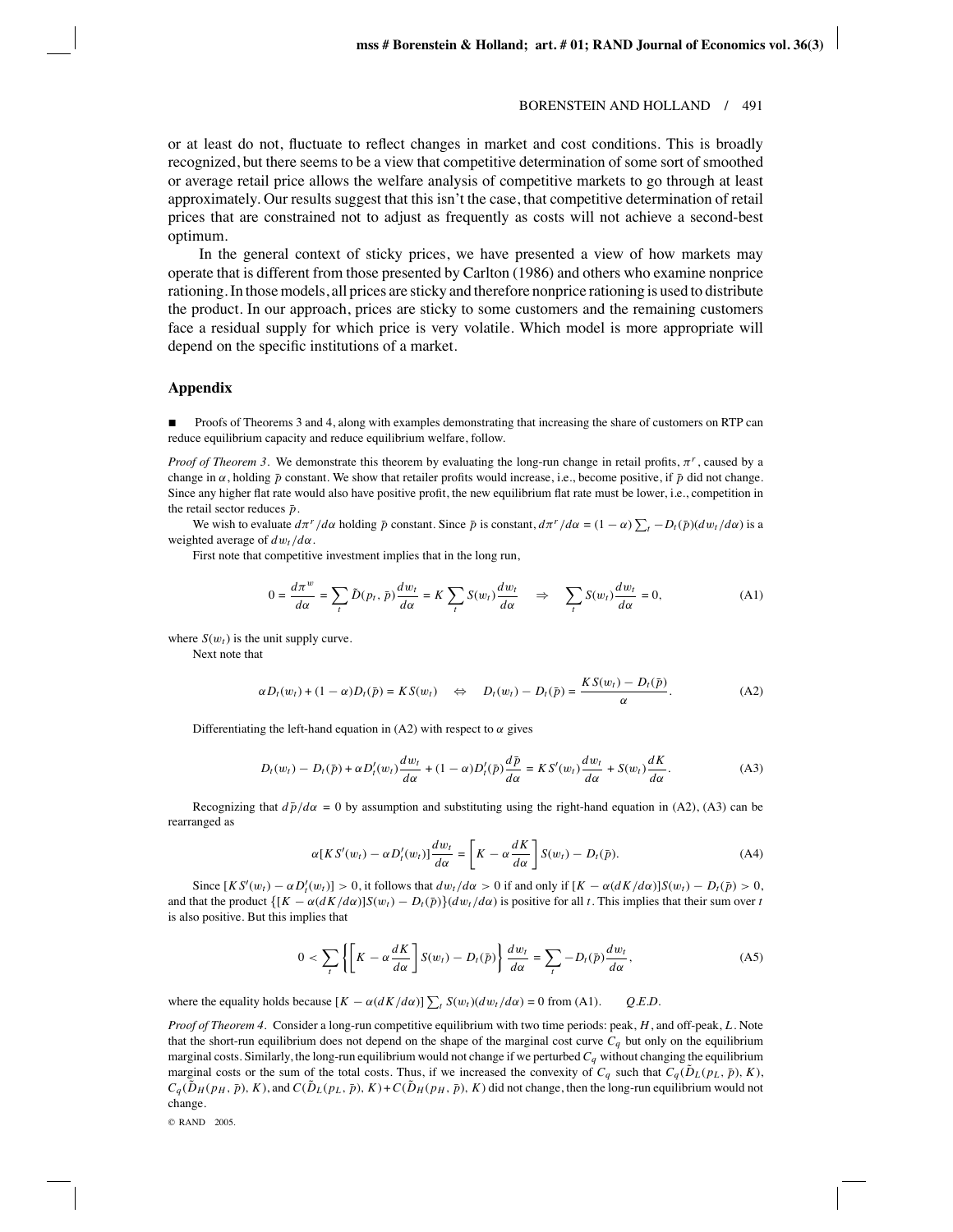#### 492 / THE RAND JOURNAL OF ECONOMICS

Note that  $d p_t / d\alpha = C_{qq} (d \tilde{D}_t / d\alpha)$  in the short run, which implies that  $d p_L / d\alpha > 0$  and  $d p_H / d\alpha < 0$ . Starting from a long-run equilibrium, we can increase the convexity of  $C_q$  without changing the long-run equilibrium if  $C_{qq}(\tilde{D}_L(p_L, \tilde{p}), K) > 0$ . By increasing the convexity of  $C_q$  without changing the long-run equilibrium, we can make  $C_{qq}(\tilde{D}_L(p_L, \bar{p}), K)$  smaller and  $C_{qq}(\tilde{D}_H(p_H, \bar{p}), K)$  larger. But this implies that  $dp_L/d\alpha$  is less positive and that  $dp_H/d\alpha$ is more negative. Thus (8) can be negative. Similarly, an example can be constructed where (8) is positive by increasing the concavity of  $C_q$ . An example of a capacity increase follows.  $Q.E.D.$ 

 $\Box$  **Example of an increase in RTP customers that increases capacity.** To show that increasing the proportion of customers on RTP can lead to increased investment, consider a parallel linear-demand model with linear marginal costs. Let  $D_t(p) = A_t - Bp$  and  $C_q = q/K$ . Since supply equals demand in every period,  $p_t = [A_t - B(1 - \alpha)\bar{p}]/(K + B\alpha)$ , which implies that

$$
\bar{p} - p_t = [(K + B)\bar{p} - A_t]/(K + B\alpha) = Y_t/(K + B\alpha),
$$
\n(A6)

where  $Y_t \equiv (K + B)\bar{p} - A_t$ . This implies that retail profits can be written  $\pi^r = f(\alpha) \sum Y_t D_t(\bar{p})$ , where  $f(\alpha) =$  $(1 - \alpha)/(K + B\alpha)$ . Since  $f(\alpha) \neq 0$ , in short-run equilibrium,  $\sum Y_t D_t(\bar{p})$  must equal zero. But since  $\sum Y_t D_t(\bar{p})$  does not depend on α, it is also zero when α increases, i.e., putting more customers on RTP does not change the short-run equilibrium flat rate.

Now consider how the short-run wholesale profits change with changes in  $\alpha$ . Differentiating (A4) and noting that the short-run flat rate and  $Y_t$  do not depend on  $\alpha$  implies that  $dp_t/d\alpha = BY_t/(K + B\alpha)^2$ . By the envelope theorem, the change in wholesale profits is  $\sum (dp_t/d\alpha)\tilde{D}_t$ , which implies that wholesale profits increase or decrease depending on whether  $\sum Y_t \tilde{D}_t$  is positive or negative. From (A4),  $Y_t$  is positive if and only if  $\bar{p} > p_t$ , which occurs if and only if  $\tilde{D}_t(p_t, \bar{p}) > D_t(\bar{p})$ . Therefore  $\sum Y_t \tilde{D}_t > \sum Y_t D_t(\bar{p})$ , since the first weighted average of the  $Y_t$  puts more weight on each positive  $Y_t$  and less weight on each negative  $Y_t$ . Since  $\sum Y_t D_t(\bar{p}) = 0$ , the first weighted average is positive and the short-run wholesale profits increase with  $\alpha$ .

 $\Box$ **Example of an increase in RTP customers that decreases welfare.** We have shown that  $dW/d\alpha = (\partial W/\partial \bar{p})(d\bar{p}/d\bar{p})$  $d\alpha$ ) + ( $\partial W/\partial \alpha$ ). We construct an example in which  $dW/d\alpha$  can be negative by showing that the second term, which is positive, can be made arbitrarily small while holding the first term, which can be negative, constant.

First, recall that the competitive equilibrium is characterized completely by  $p_t$ ,  $\bar{p}$ ,  $\alpha$ ,  $r$ ,  $K$ , the unit supply function *S*, and the demand functions  $D_t$ . Note, however, that the equilibrium does not depend on the entire demand functions, but rather only on two points,  $D_t(p_t)$  and  $D_t(\bar{p})$ , of each demand function. Thus, any system of demand equations that does not change these 2*T* points (nor  $\alpha$ , *S*, or *r*) will have an equilibrium with the same prices and capacity.

Next, consider  $d\bar{p}/d\alpha$ ,  $dp_t/d\alpha$ , and  $dK/d\alpha$ . By the Implicit Function Theorem, these derivatives can be found by totally differentiating the system of equations that characterize the competitive equilibrium. This implies that  $d\bar{p}/d\alpha$  can be written as a function of the 7T + 4 parameters:  $p_t$ ,  $D_t(p_t)$ ,  $D'_t(p_t)$ ,  $D_t(\bar{p})$ ,  $D'_t(\bar{p})$ ,  $\bar{p}$ ,  $\alpha$ ,  $S(p_t)$ ,  $S'(p_t)$ ,  $r$ , and K. Since ∂*W*/∂ $\bar{p}$  can also be written in terms of these 7*T* + 4 parameters, the product (∂*W*/∂ $\bar{p}$ )(*d* $\bar{p}$ /*dα*) would not change if we were to perturb the demand curves such that the demands and slopes at  $p_t$  and  $\bar{p}$  were unchanged.

Now consider ∂*W*/∂α. [12] can be written

$$
\frac{\partial W}{\partial \alpha} = \sum_{t=1}^{T} [U_t(D(p_t)) - U_t(D(\bar{p}))] - p_t[D_t(p_t) - D_t(\bar{p})]. \tag{A7}
$$

Note that the summands in (A7) are always positive. For example, if  $p_t > \bar{p}$ , the difference  $U_t(D(p_t)) - U_t(D(\bar{p}))$ is negative but it is smaller in absolute value than  $-p_t[D_t(p_t) - D_t(\bar{p})] > 0$ . Conversely, if  $p_t < \bar{p}$ , the difference  $U_t(D(p_t)) - U_t(D(\bar{p}))$  is positive and larger (in absolute value) than  $-p_t[D_t(p_t) - D_t(\bar{p})] < 0$ . Note, however, that these summands depend on the shape of the demand curve between  $D_t(p_t)$  and  $D_t(\bar{p})$ . This implies that the summands can be made arbitrarily small by making the demands more concave (convex) for  $p_t$  above (below)  $\bar{p}$  while holding constant the  $D_t(p_t)$ ,  $D'_t(p_t)$ ,  $D_t(\bar{p})$ ,  $D'_t(\bar{p})$ . For example, in the case of  $p_t > \bar{p}$ , the welfare gain from switchers would be arbitrarily small—without changing slopes or demands at  $p_t$  and  $\bar{p}$ —if demand were a concave right angle between  $p_t$  and  $\bar{p}$ , i.e., if demand were identical to  $D_t(p)$  for  $p > p_t - \varepsilon$  and for  $p < \bar{p} + \varepsilon$  but were constant at  $D_t(\bar{p} + \varepsilon)$  for  $p \in [\bar{p} + \varepsilon, p_t - \varepsilon]$ . Although this demand curve would be discontinuous at  $D(p_t - \varepsilon)$ , continuous examples could be similarly constructed.

Finally, consider any equilibrium where  $\partial W/\partial \bar{p} > 0$ . By perturbing the demand curves between  $D_t(p_t)$  and  $D_t(\bar{p})$ without changing  $D_t(p_t)$ ,  $D'_t(p_t)$ ,  $D_t(\bar{p})$ , or  $D'_t(\bar{p})$ , the term  $\partial W/\partial \alpha$  can be made arbitrarily small without changing  $(\partial W/\partial \bar{p})(d\bar{p}/d\alpha)$ .

This example is obviously an extreme case, since it relies on making the gains to switchers arbitrarily small by making peak demand curves concave and off-peak demand curves convex. Our simulations and empirical work have failed to generate this situation, but further work is required to understand the policy relevance of this example.

#### **References**

Bergstrom, T. and MacKie-Mason, J.K. "Some Simple Analytics of Peak-Load Pricing." *RAND Journal of Economics*, Vol. 22 (1991), pp. 241–49.